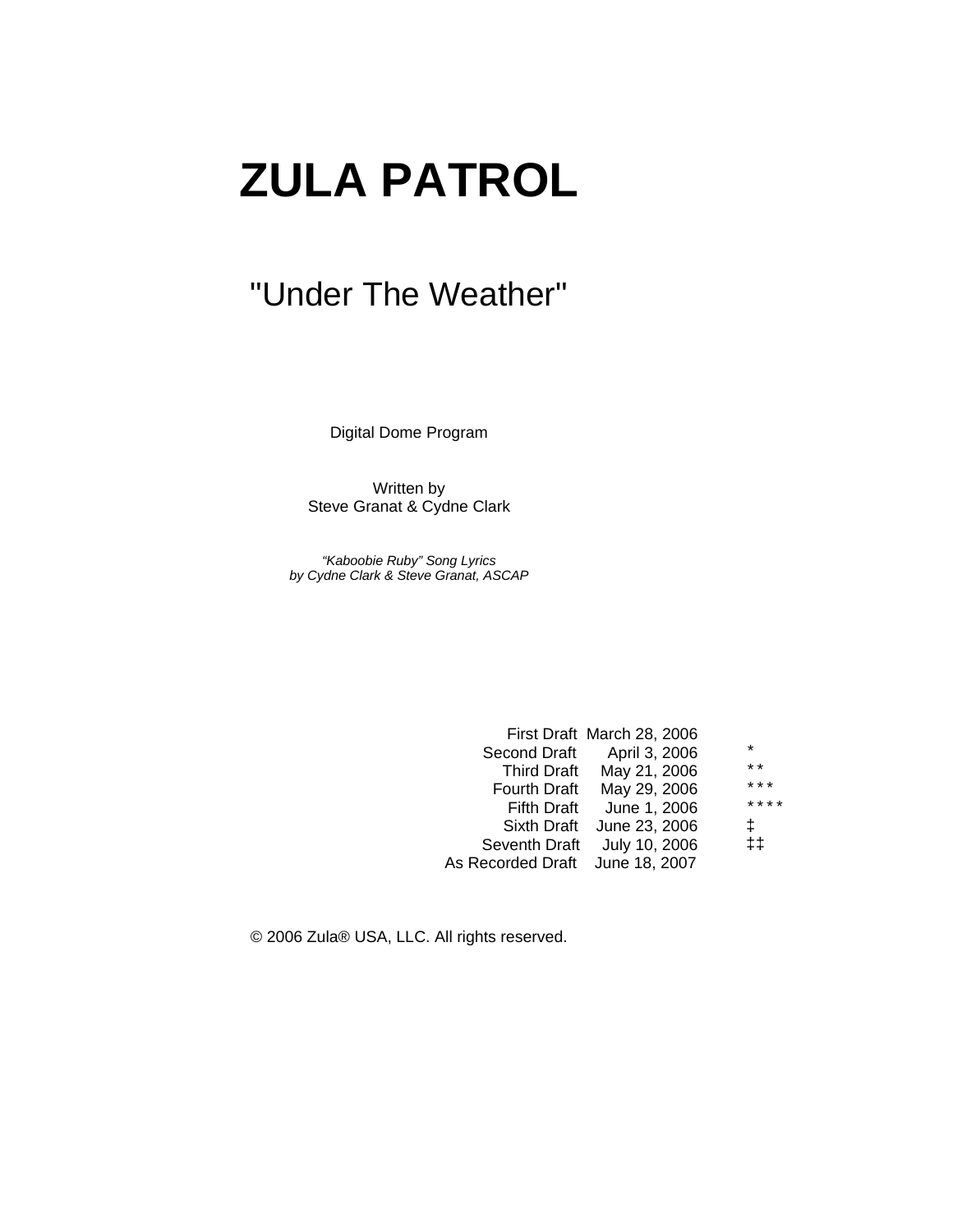# **SYNOPSIS**

The stalwart heroes of The Zula Patrol are on an expedition collecting samples of weather on planet Zula for scientist Multo's research -- using their loyal pet Gorga's ability to collect and bottle all kinds of weather. But when the Zula gang inadvertently hurts Gorga's feelings, he decides to leave Zula and find another planet to live on. Interplanetary villain Dark Truder takes advantage of the situation to trick Gorga into helping him steal the weather from other planets – part of his latest nefarious scheme to rule Zula (*and* find the legendary Kaboobie Ruby). The Zula Patrol find out and go after him – in the process learning all about weather, both terrestrial and interplanetary.

# **CHARACTERS:**

BULA

ZEETER

MULTO

**WIZZY** 

WIGG

GORGA (does not speak, only makes animal sounds)

DARK TRUDER

TRAXIE

ANNOUNCER (Voiceover only)

FENWICK, a cartoony Tex Avery-style humanized dog, like Goofy or Droopy (does not speak)

VARIOUS PLANETS/MOONS/ASTEROIDS (walla only)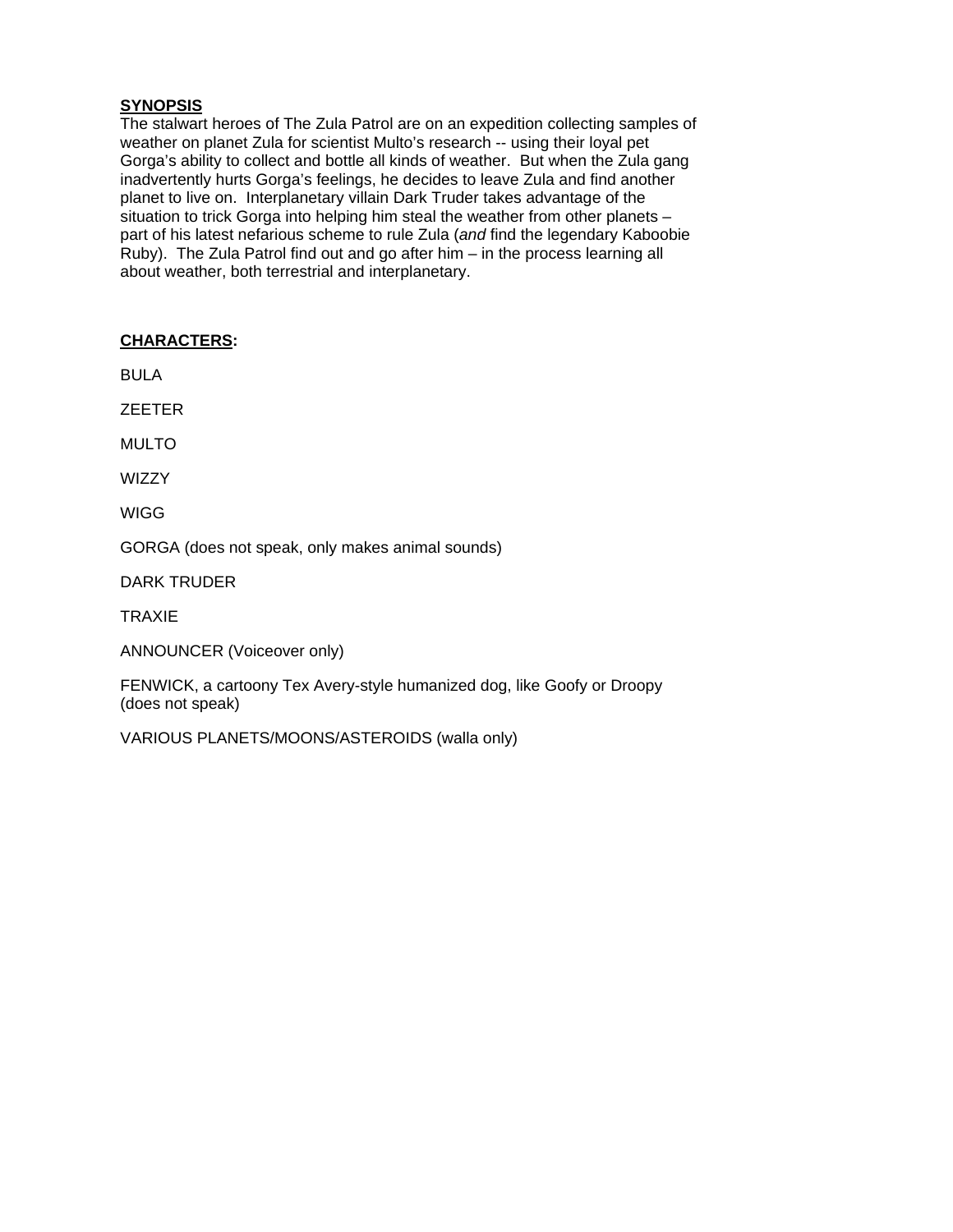# **1. OPEN IN BLACK**

<CLICK!> A TV SET appears, projected on the dome's front wall only, as if this were a small-screen presentation.

ON THE TV SCREEN: The REGULAR ZULA PATROL SERIES OPENING and THEME SONG play out, introducing our major characters, and ending on The Zula Patrol logo.

(Theme Song)

WAY WAY OUT WHERE THE PLANETS DO THE HULA SPIN AND SHOUT TILL YOU FIND YOURSELF ON ZULA

> LET'S TAKE OFF WE'RE ALL READY TO ROLL IT'S FUN TO LEARN WITH THE ZULA PATROL!

WAKE UP, GORGA! IT'S TIME TO PLAY C'MON CAP'N BULA LET'S WELCOME THE DAY

WHERE'S THAT ZEETER? ALL READY TO GO WIZZY N' WIG ARE GOOD TO GLOW

> BEAKERS BUBBLIN' TURNIN' BLUE MULTO'S MAKIN' SOMETHING NEW!

WAY WAY OUT WHERE THE PLANETS DO THE HULA SPIN AND SHOUT TILL YOU FIND YOURSELF ON ZULA

> SEE YA' ROUND FOLKS AT MISSION CONTROL IT'S FUN TO LEARN WITH THE ZULA PATROL

WAY WAY OUT WHERE THE PLANETS DO THE HULA SPIN AND SHOUT TILL YOU FIND YOURSELF ON ZULA

SEE YA' ROUND FOLKS

*Zula Patrol "Under The Weather" as recorded Draft 7/10/06*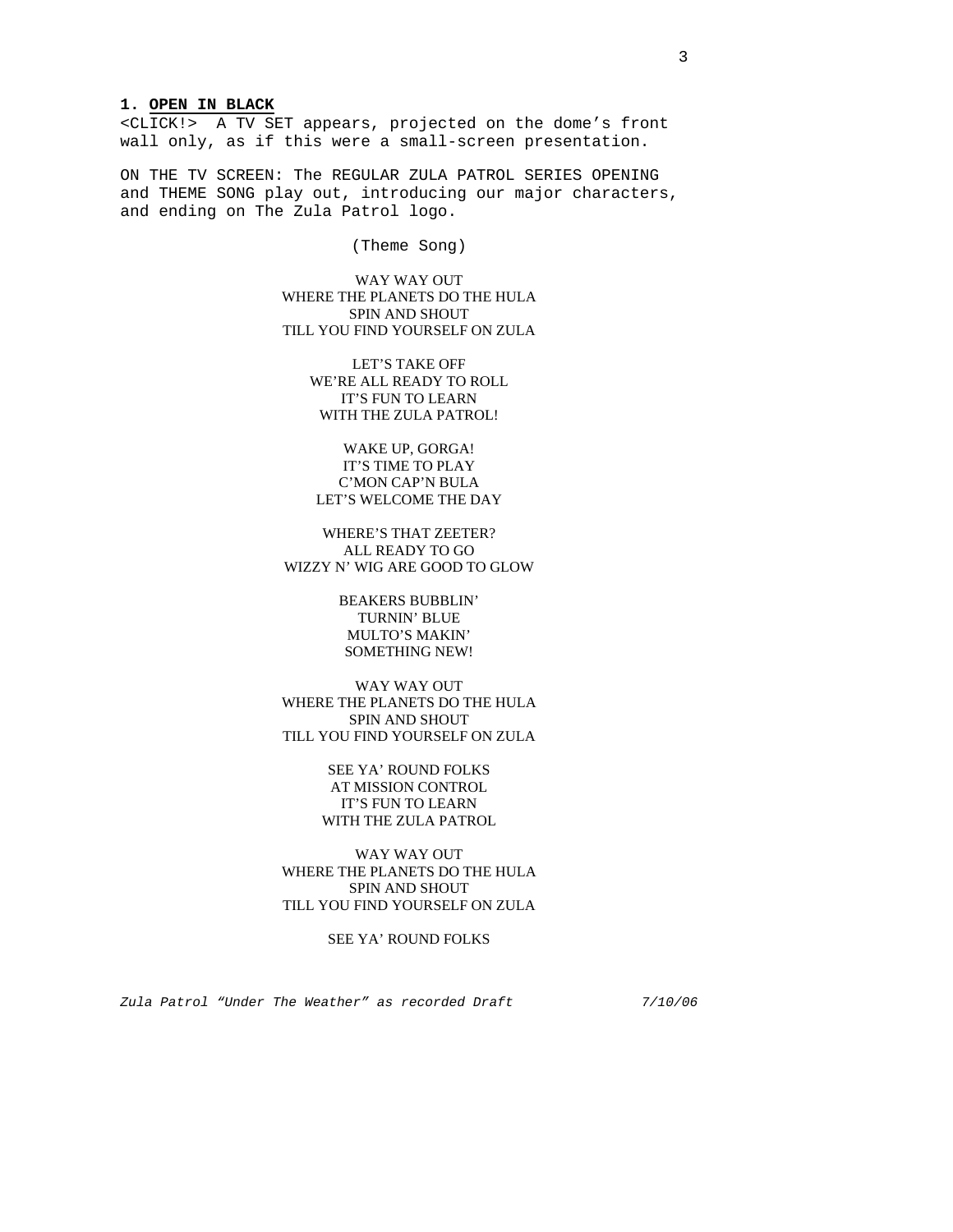# AT MISSION CONTROL IT'S FUN TO LEARN WITH THE ZULA PATROL

 [Time: 60 seconds] As it ends, our camera DIVES into the TV screen and the frame widens to encompass the entire dome – which finds us…

#### **2. EXT. SPACE**

…ZOOMING through star-filled space. We hear the ANNOUNCER'S stentorian intro:

> **1)** ANNOUNCER *(gravely)* Space – a silent void where nothing stirs, no sound is heard, no…

Suddenly, the dome is full of PLANETS, MOONS and ASTEROIDS hurrying to and fro like rush hour. <TRAFFIC NOISE, HONKING> \*\*\*

> **2)** PLANETS/MOONS/ASTEROIDS *(walla)* Watch it!/Move over!/Hey, I'm orbitin' here!/Who you pushin'! *(continue under:)*  \*\*\*

**3)** ANNOUNCER *(shouting over noise)* The endless silence, the eternal hush, the…! *(finally, frustrated)* **QUIETTTT**!!! ‡‡

Everyone stops on a dime. Silence.

| 4) ANNOUNCER (CONT'D)              |                       |
|------------------------------------|-----------------------|
| Sheesh. That's better. Now -       | $\ddagger$ $\ddagger$ |
| let's check in on The Zula Patrol. |                       |
|                                    | SPIN TO:              |

**3. EXT. PLANET ZULA/INT. ZULA PATROL SHIP - DAY** Establishing shot of PLANET ZULA, revolving in space, then PUSH WAY, WAY IN to find the ZULA PATROL SHIP skimming over the fantastical Zula landscape on a cloudy day.

> **5)** ZEETER (OS) Look! A perfect Zula hailstorm! \* ‡‡

As the ship heads toward some clouds, PUSH IN to…

*Zula Patrol "Under The Weather" as recorded Draft 7/10/06*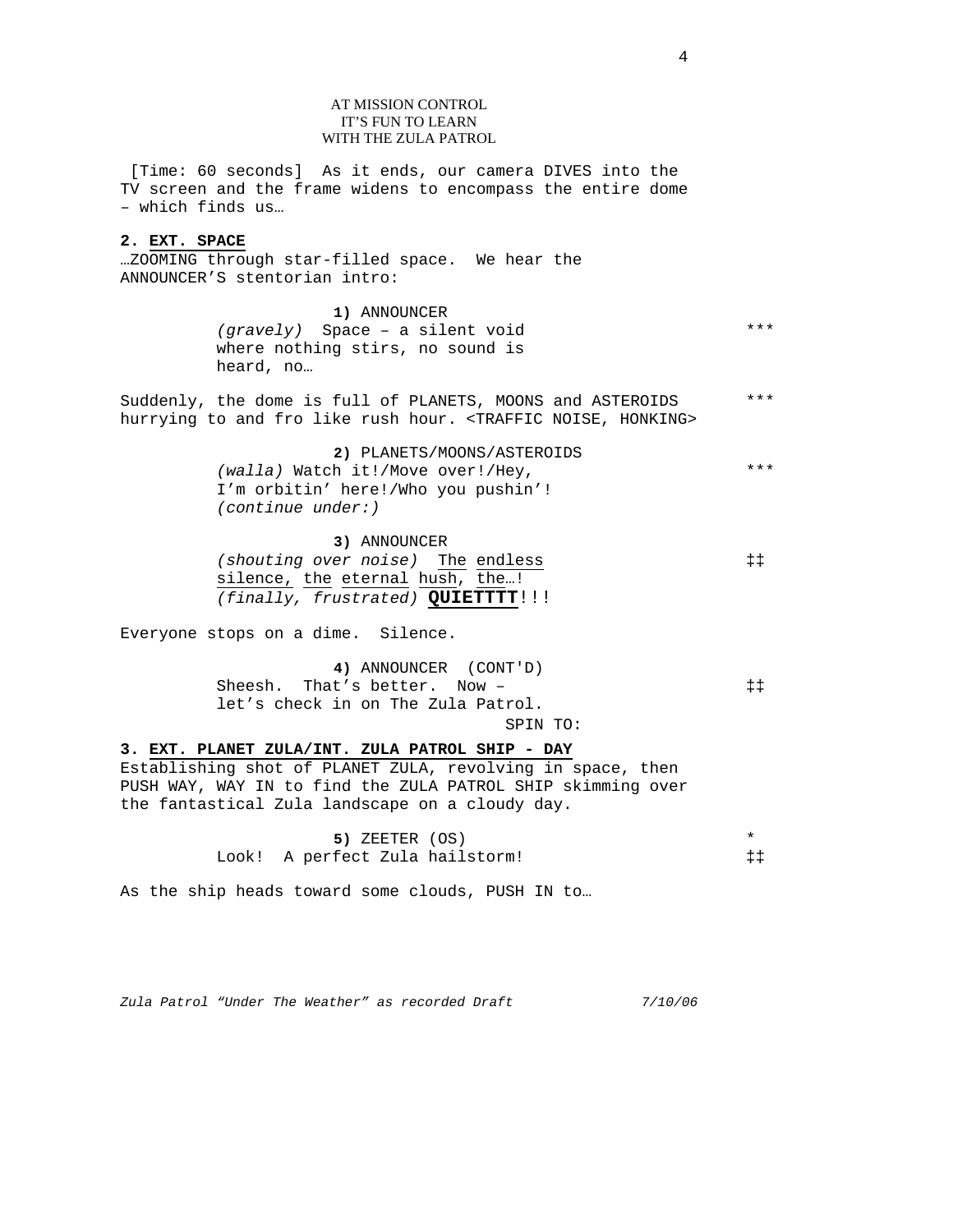*Zula Patrol "Under The Weather" as recorded Draft 7/10/06*  THE SHIP'S INTERIOR ZEETER is piloting, BULA stands behind her with his clipboard, WIZZY & WIGG hover on either side of MULTO, who's pointing out the windshield at the approaching clouds. **6)** MULTO A hailstorm? It's my lucky day! Gorga jumps up enthusiastically with a "Weee-haaa!!!" **7)** BULA (CONT'D) All right, Zeeter, take her down! **8)** ZEETER You got it, Captain Bula! The ship dips down below the clouds, right into the middle of a RAGING HAILSTORM. <LOUD HAILSTORM SFX> as the ship gets tossed and battered, rocking wildly back and forth. **9)** BULA/ZEETER/WIZZY/WIGG/MULTO *(fun yelling walla)* Whoa!/WooHoo!/etc **10)** BULA *(yells)* Okay, Gorga! Now!! PULL BACK TO SHOW GORGA, out on deck, as he antics back, then with a mighty <INHALE>, VACUUMS up the entire hailstorm into his snout. Suddenly, all is sunny and quiet. **11)** MULTO Wizzy, Wigg – the collection jar! Wizzy & Wigg fly into frame holding a big open jar labeled "Hailstorm," as Gorga hops back into the ship, holding his breath. Gorga <SNORTS> out the hailstorm (now supercompressed) into the jar. Wizzy & Wigg cap it, as: **12)** MULTO (CONT'D) Excellent job! An ideal specimen. Multo puts it on a shelf next to others (labeled illegibly). ‡ \* \* \*\*\* \*\*\* \*\*\* \*\*\* \*\*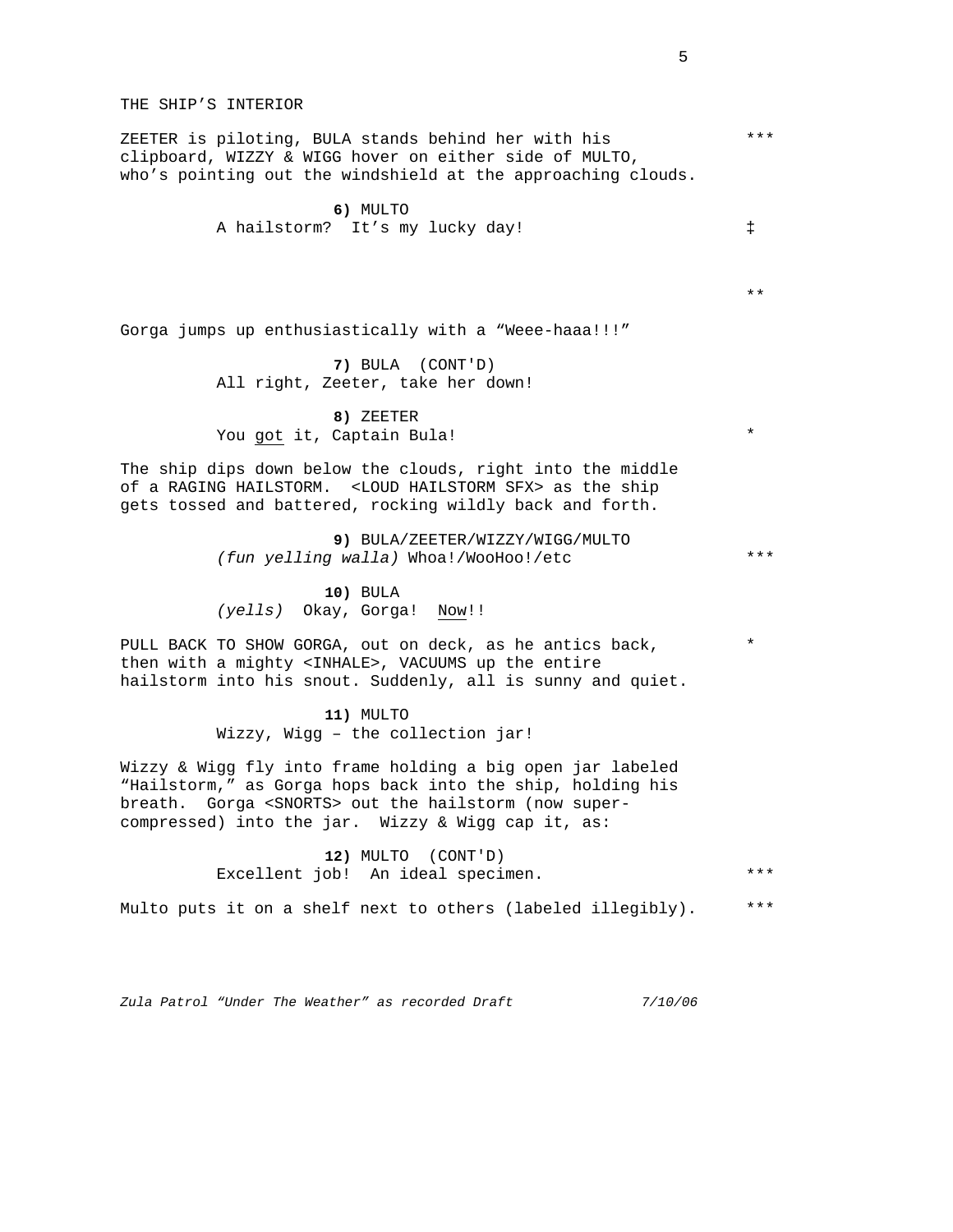**13)** MULTO (CONT'D) *(reading jars)* Let's see… "Tornado…" "Snow…" "Cloudy With A Chance Of Scattered Showers…" And one hailstorm!

Bula checks off an item on his clipboard.

**14)** BULA Check. That's the last thing on the list. Time to head home!

Zeeter hangs a sudden U-turn, the crew now seat-belted, then puts the ship into camera-shaking hyper-drive, ZOOMING away!

As the ZP ship disappears into the distance, we PAN OVER to find DARK TRUDER'S SHIP hiding behind a nearby cloud.

> **15)** TRUDER (VO) *(ominously)* That's right, Zula Patrollers… your list is complete. But mine has just started! *(cackle)*

> > WIPE TO:

# **4. EXT. ZULA PATROL HEADQUARTERS – DAY**

ESTABLISHING SHOT of Zula Patrol headquarters, with The Zula Patrol ship parked next to it.

#### **5. INT. MULTO'S LABORATORY – CONTINUOUS**

The ZPers are emptying the various labeled jars of weather they've collected into a series of table-top GLASS-DOMED TERRARIUMS around the lab. Each dome is 3 feet across, contains a mini-ecosystem (plants, stones, bonsai trees, etc.), and has a "weather jar receptacle" on top to allow the contents of the jars to be emptied into the dome. Some domes are already filled with lightning, sunshine, etc.

**16)** BULA

Well, Multo, you've got everything you need now for your weather research. A sample of every kind of weather on Zula.

Multo empties a jar of snow into a dome, but the snow just <PLOPS> to the bottom. He thinks for a moment, then lifts the dome and <SHAKES> it up like a big snow globe. Inside the dome, it starts snowing. Multo smiles and sets it down.

*Zula Patrol "Under The Weather" as recorded Draft 7/10/06* 

\*

\*

\*\*\*

\*\*\*

\*\*\*

‡‡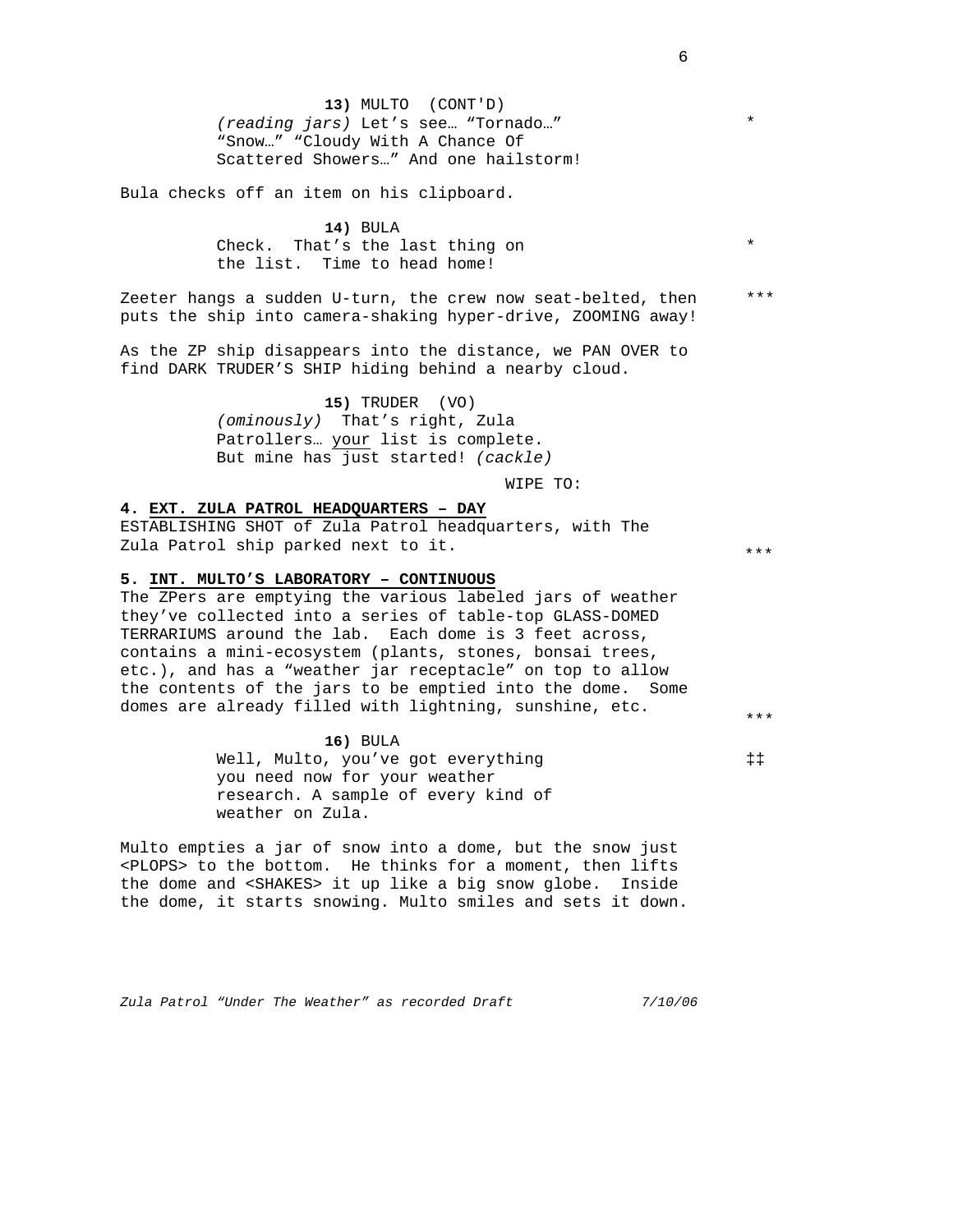| 17) WIGG<br>(looks around) Wow, I didn't know<br>there were so many different types                                                                                                                                                                                                                                                                   | $\ddagger \ddagger$           |
|-------------------------------------------------------------------------------------------------------------------------------------------------------------------------------------------------------------------------------------------------------------------------------------------------------------------------------------------------------|-------------------------------|
| of weather!<br>18) WIZZY<br>What exactly is weather, anyway?                                                                                                                                                                                                                                                                                          | $\ddagger$ $\ddagger$         |
| <b>19) MULTO</b><br>Excellent question, Wizzy! Why<br>don't we check in the Multopedia?                                                                                                                                                                                                                                                               | $***$                         |
| Multo opens the MULTOPEDIA, sitting on its stand. The ZPers<br>all magically <fwoosh> into FLASH FX TO:</fwoosh>                                                                                                                                                                                                                                      | $***$                         |
| 6. INT./EXT. MULTOPEDIA<br>Against a BG of animated sky above and Earth landscape below<br>(bird's eye view at 800 feet), the ZP sits on the open flying<br>book as it zooms toward us. The book banks around behind us,<br>then comes up from below, so CAMERA is immediately behind<br>the ZPers, looking OTS as the book ZOOMS over the landscape. | $***$                         |
| 20) MULTO<br>You see, weather is when it's cold<br>or hot outside or raining, or<br>windy, or sunny, or snowing.                                                                                                                                                                                                                                      | $\ddagger$ $\ddagger$         |
| <plop!> They're suddenly covered in snow, like five snowmen.<br/>The ZPers shake off the snow.</plop!>                                                                                                                                                                                                                                                | $^\star$                      |
| 21) ZEETER<br>Or any combination of these.<br>In<br>fact, "weather" is whatever's<br>happening in the air outside at<br>the moment.                                                                                                                                                                                                                   | $\ddagger$ $\ddagger$         |
| <b>22) BULA</b><br>And when the air is really stirred<br>up, you get storms.                                                                                                                                                                                                                                                                          | ****<br>$\ddagger$ $\ddagger$ |
| As the Multopedia tilts downward, we see Earth below, with<br>various storms, seen from above, appearing as mentioned.                                                                                                                                                                                                                                |                               |
| 23) ZEETER<br>Right, and there's all kinds of<br>storms - thunderstorms and<br>windstorms and sandstorms and<br>blundersnitches.                                                                                                                                                                                                                      | $\ddagger$ $\ddagger$         |
| Zula Patrol "Under The Weather" as recorded Draft<br>7/10/06                                                                                                                                                                                                                                                                                          |                               |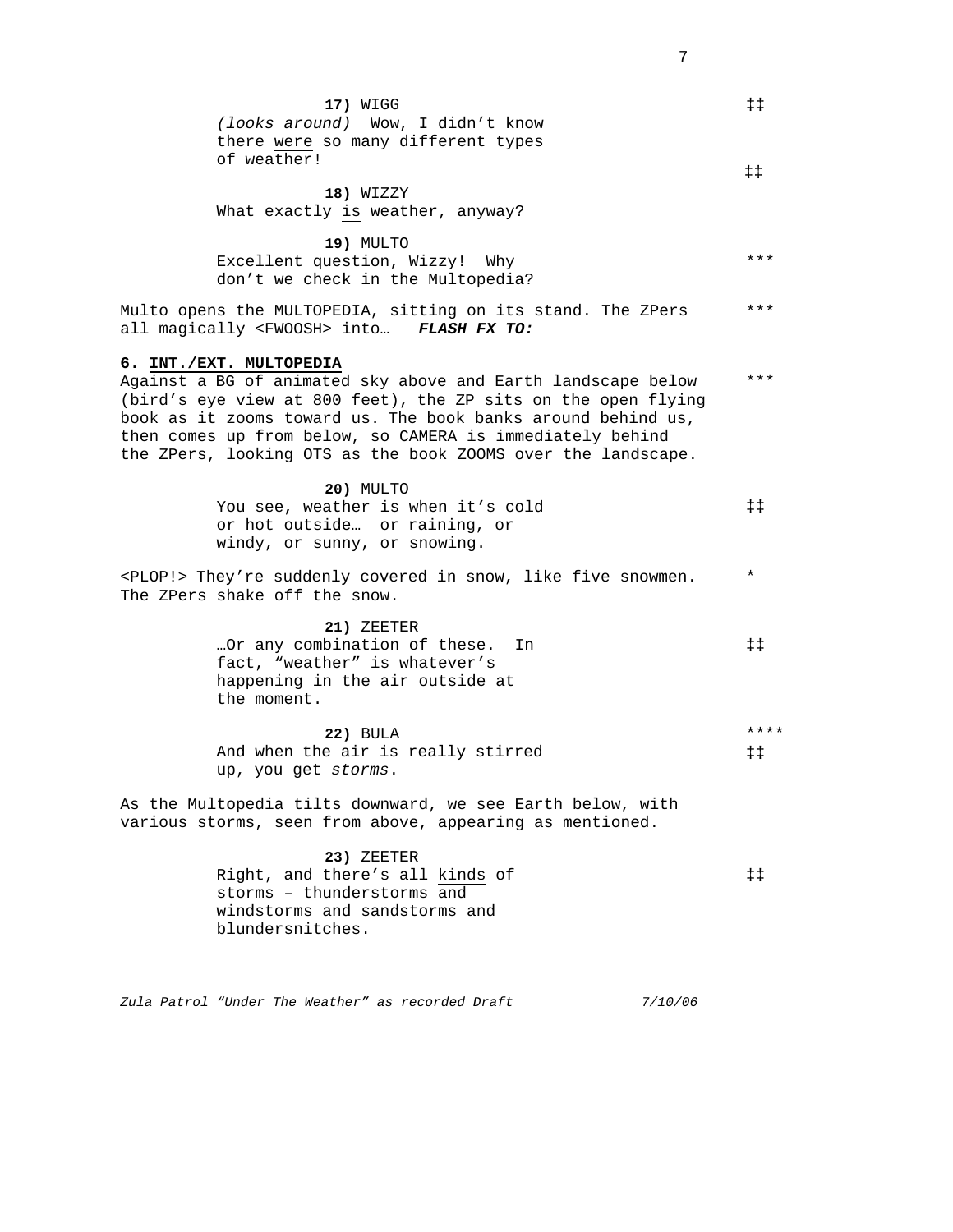**24)** WIZZY/WIGG/BULA/MULTO *(stare at her)* "Blundersnitches?!"

**25)** ZEETER Okay, I made that one up. \*\*\*\*

They zoom through a CRAZY CARTOON VORTEX, and come out in a 3-D CARTOON WORLD, looking at a cartoony upscale DOGHOUSE. \*\*\*

> **26)** MULTO But no matter what kind of weather there is, it's all made from six basic elements. \*\*\*\*

FENWICK, a humanized dog like Goofy, steps out the door of his house in a Hawaiian shirt and straw hat, fanning himself in the heat. On "cold", his teeth <CHATTER> and he shivers. ‡‡

> **27)** BULA There's temperature: how hot – or cold it is. And air pressure - how much the air above you *weighs*. ‡‡

A giant, airy, transparent, gloved CARTOON HAND reaches in from TOP OF FRAME and presses down on Fenwick, pushing him into the ground <SQUEAK SQUEAK> till all we see is his hat. \*\*\*

> **28)** MULTO And wind – which is moving air. \*\*\*

The hand vanishes. Fenwick <POPS> back up, but the <WIND> blows him back into his house! The door <SLAMS> shut. \*\*\*

**29)** ZEETER

And humidity –which is the amount of moisture, or water, in the air around you. And clouds – which are formed when water drops rise into the sky and mix with a tiny bit of dust. \*\*\*\*

Tiny drops of water appear in the air and start to form a cartoon cloud directly over the house. \*\*\*\*

*Zula Patrol "Under The Weather" as recorded Draft 7/10/06*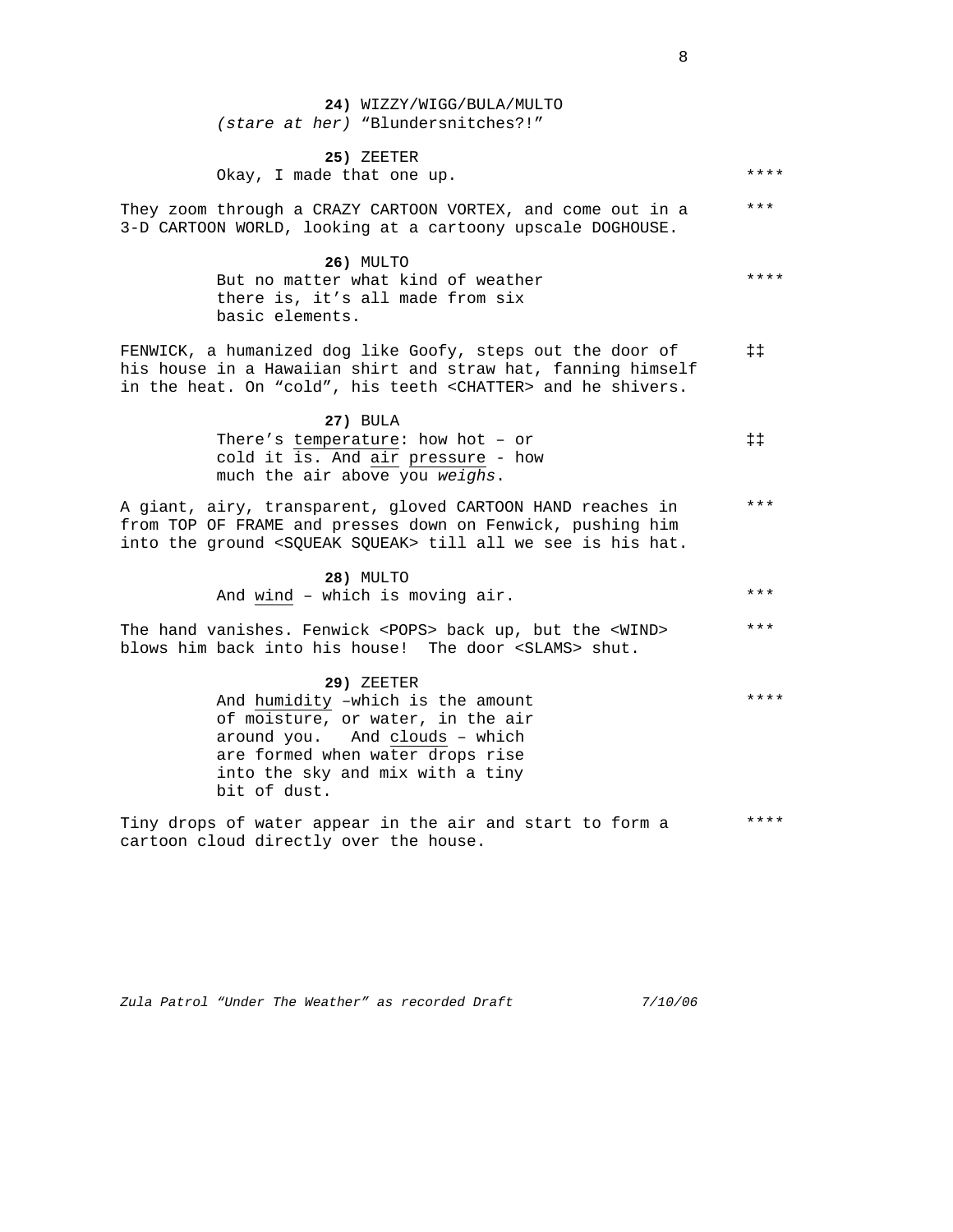| 30) BULA<br>And precipitation - which is what<br>happens when the tiny drops of<br>water making up the clouds fall to<br>the ground as rain, snow, hail or<br>sleet.                                                                                                                      |         | $\ddagger$                        |
|-------------------------------------------------------------------------------------------------------------------------------------------------------------------------------------------------------------------------------------------------------------------------------------------|---------|-----------------------------------|
| The cloud starts to <rain> on the house, followed by <snow>,<br/>followed by <hail>. Suddenly it all stops, and the Sun comes<br/>out. The front door opens and Fenwick steps out of his<br/>house, beaming - but is immediately <drenched> by the cloud.</drenched></hail></snow></rain> |         | $***$                             |
| 31) WIZZY<br>I get it! So weather is whatever's<br>happening in the air outside.                                                                                                                                                                                                          |         | $\ddagger \ddagger$<br>$\ddagger$ |
| As we go back through the 3D VORTEX and <fwoosh> to</fwoosh>                                                                                                                                                                                                                              |         | $\star$                           |
| 7. INT. MULTO'S LABORATORY - AS BEFORE<br>The ZPers materialize back in the lab.                                                                                                                                                                                                          |         | ***                               |
| 32) WIGG<br>Hey, Wizzy, I'll bet if we collect<br>enough different kinds of weather<br>like Multo, we could find the                                                                                                                                                                      |         | ‡‡<br>$\ddagger$                  |
| Kaboobie Ruby!                                                                                                                                                                                                                                                                            |         | * * *                             |
| 33) BULA/ZEETER/MULTO<br>(unison, puzzled) "Kaboobie Ruby?"                                                                                                                                                                                                                               |         | ***                               |
| 34) WIZZY<br>It's an old Zula legend. (reciting)<br>"Whoever finds the Kaboobie Ruby is<br>destined to become Rula of Zula!"                                                                                                                                                              |         | ****                              |
| During the following, Wizzy quickly draws a picture of a<br>shining ruby surrounded by clouds and lightning and the Sun.                                                                                                                                                                  |         | ŧŧ.                               |
| 35) WIGG<br>Yeah, the legend says that the<br>Kaboobie Ruby can magically appear<br>anywhere in the Universe - when<br>certain kinds of weather come<br>together in the same place.                                                                                                       |         | ‡‡                                |
| 36) WIZZY<br>You need a hurricane from Jupiter<br>clouds from Venus a sandstorm<br>from Mars and rain from Earth.                                                                                                                                                                         |         | ŧ.                                |
| Zula Patrol "Under The Weather" as recorded Draft                                                                                                                                                                                                                                         | 7/10/06 |                                   |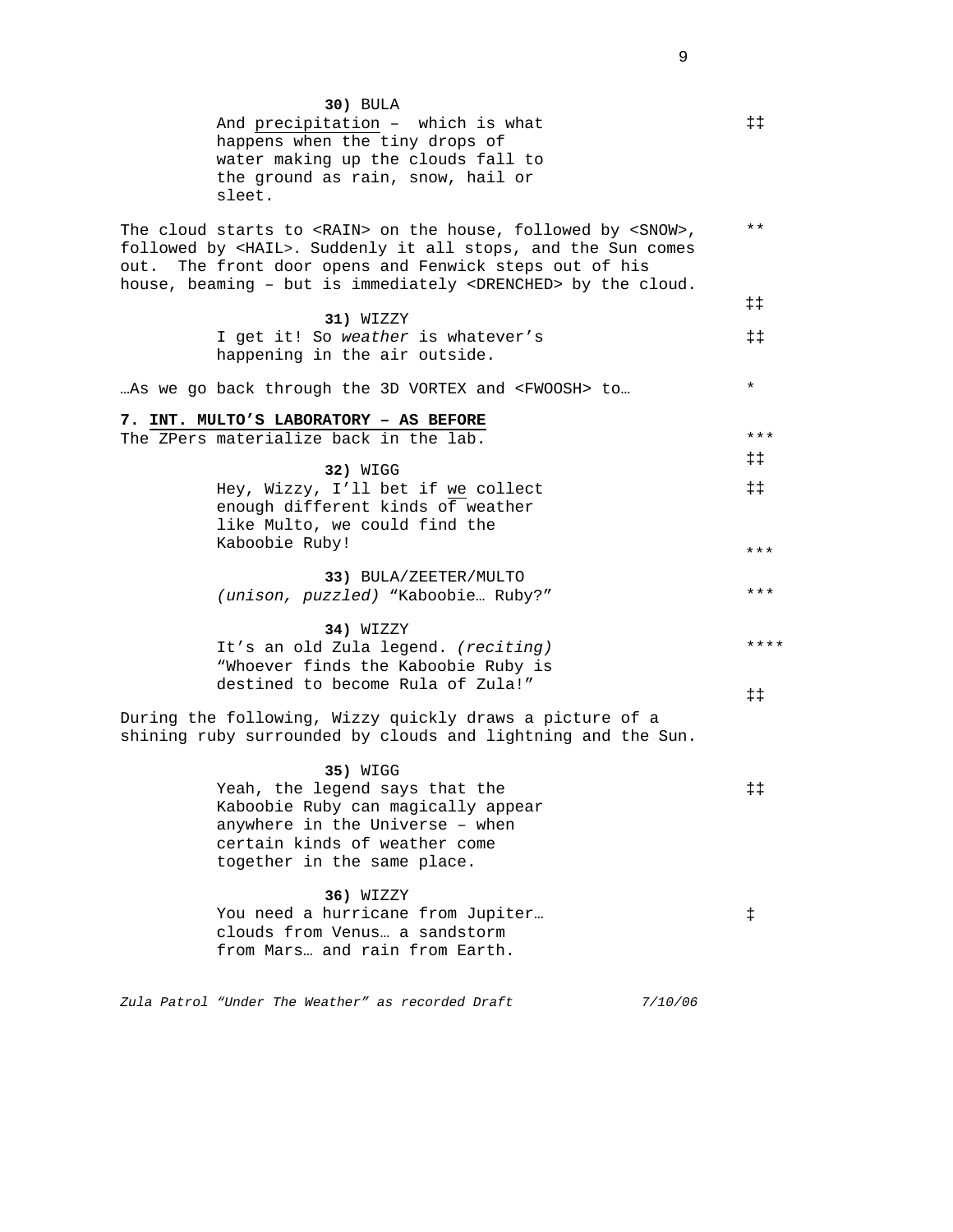Suddenly, the various LAB EQUIPMENT (beakers, test tubes, bunsen burners, microscopes, etc.) one-by-one come to life, singing and dancing, while Wizzy & Wigg buzz to the appropriate terrariums as each kind of weather is mentioned.

> **37)** LAB EQUIPMENT *(sing)* Take a hurricane from Jupiter And Venus' cloudy skies, Then add a Martian sandstorm Of a super duper size, You'll need some Earthly rainfall, so Take everything you've got Then mix it all to-gether And stir it in a pot.

Then an X will mark, an X will mark the site, Of a gem of sheer, a gem of sheer delight, And you'll know you've got, you'll know you've got it right, The astounding, confounding, *(spoken)* The drums will all be pounding! *(sung)* Kaboobie Ruby!

Then an X will mark, an X will mark the site, Of a gem of sheer, a gem of sheer delight, And you'll know you've got, you'll know you've got it right, The astounding, confounding, *(spoken)* The drums will all be pounding! *(sung)* Kaboobie, Kaboobie, Kaboobie… Ruby!1

After a big finish, Wizzy & Wigg fly over to the others.

**38)** WIGG *(excitedly)* D'you think maybe we really could find it? After all, we've got all these different kinds of weather!

**39)** MULTO But I'm afraid none of it is from Jupiter or Venus or Mars.

÷,

*Zula Patrol "Under The Weather" as recorded Draft 7/10/06* 

‡

‡

‡

\*

‡‡

‡

<sup>1</sup> *"Kaboobie Ruby Song" Lyrics by Cydne Clark & Steve Granat, ASCAP*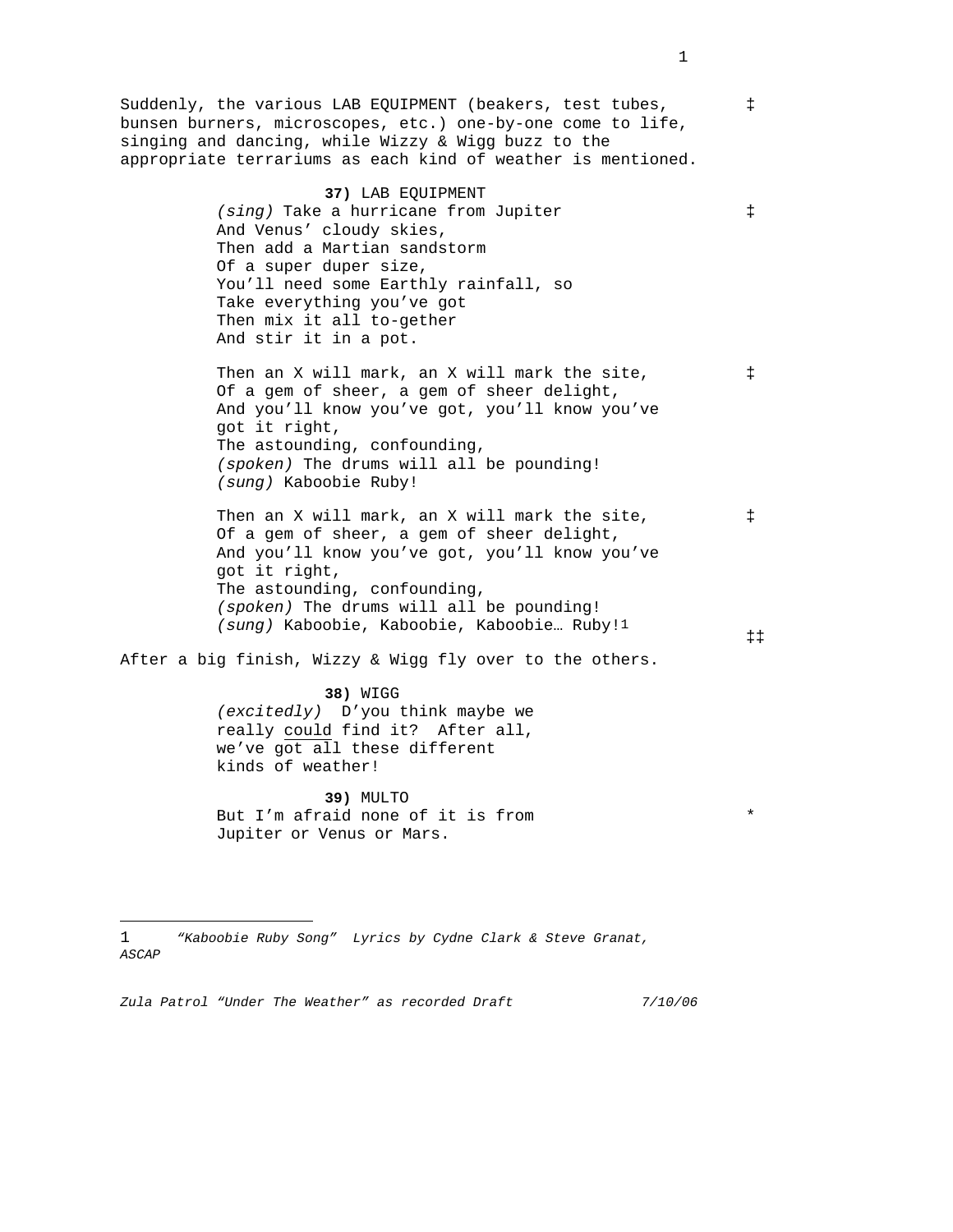| 40) BULA                       |              |
|--------------------------------|--------------|
| And it is just a legend. Which | $\star\star$ |
| means it's probably not true.  | ***          |

#### **8. EXT./INT. DARK TRUDER'S SHIP – SAME TIME**

DARK TRUDER'S SHIP hovers high in space above Zula.

**41)** TRUDER (OS) "Legend," my toenail clippings!

WE PUSH IN through the window, into...

THE SHIP'S INTERIOR - DARK TRUDER is at his console, watching The ZPers on his monitor. His toupee TRAXIE sits on his head, chewing gum and doing a crossword puzzle.

> **42)** TRUDER (CONT'D) That Kaboobie Ruby is as real as you or I, Traxie. And soon it will be mine! They don't call me "Dark Truder, Evil Genius Of The Cosmos" for nothing. Nyah hah hah!

#### **43)** TRAXIE

| Actually, nobody calls you that,   | **** |
|------------------------------------|------|
| except for your cousin Herbie. And |      |
| only when you qive him a dollar.   |      |

#### **44)** TRUDER

| Poke fun if you will, Traxie. But  | $\ddagger$ $\ddagger$ |
|------------------------------------|-----------------------|
| with that ruby, I'll be named Rula |                       |
| of Zula! And all I need is the     |                       |
| help of a certain Zula Patroller   |                       |
|                                    | ± ±                   |

PUSH IN to Truder's monitor, showing...

#### **9. INT. MULTO'S LABORATORY – SAME TIME**

Bula and Zeeter are gone. Wizzy & Wigg help Multo pour the jar of hailstorm into one of the domed terrariums, then seal it. Gorga enters from outside, carrying a jar full of TORNADO.

> **45)** MULTO Oh, be careful with that tornado, Gorga. We don't want it getting…

<CRASH!> Sure enough, Gorga TRIPS over something (which we don't see). The jar goes flying and lands <CLANK!> on a lab table, where the lid falls off (no glass breakage). A

*Zula Patrol "Under The Weather" as recorded Draft 7/10/06* 

\*\*\*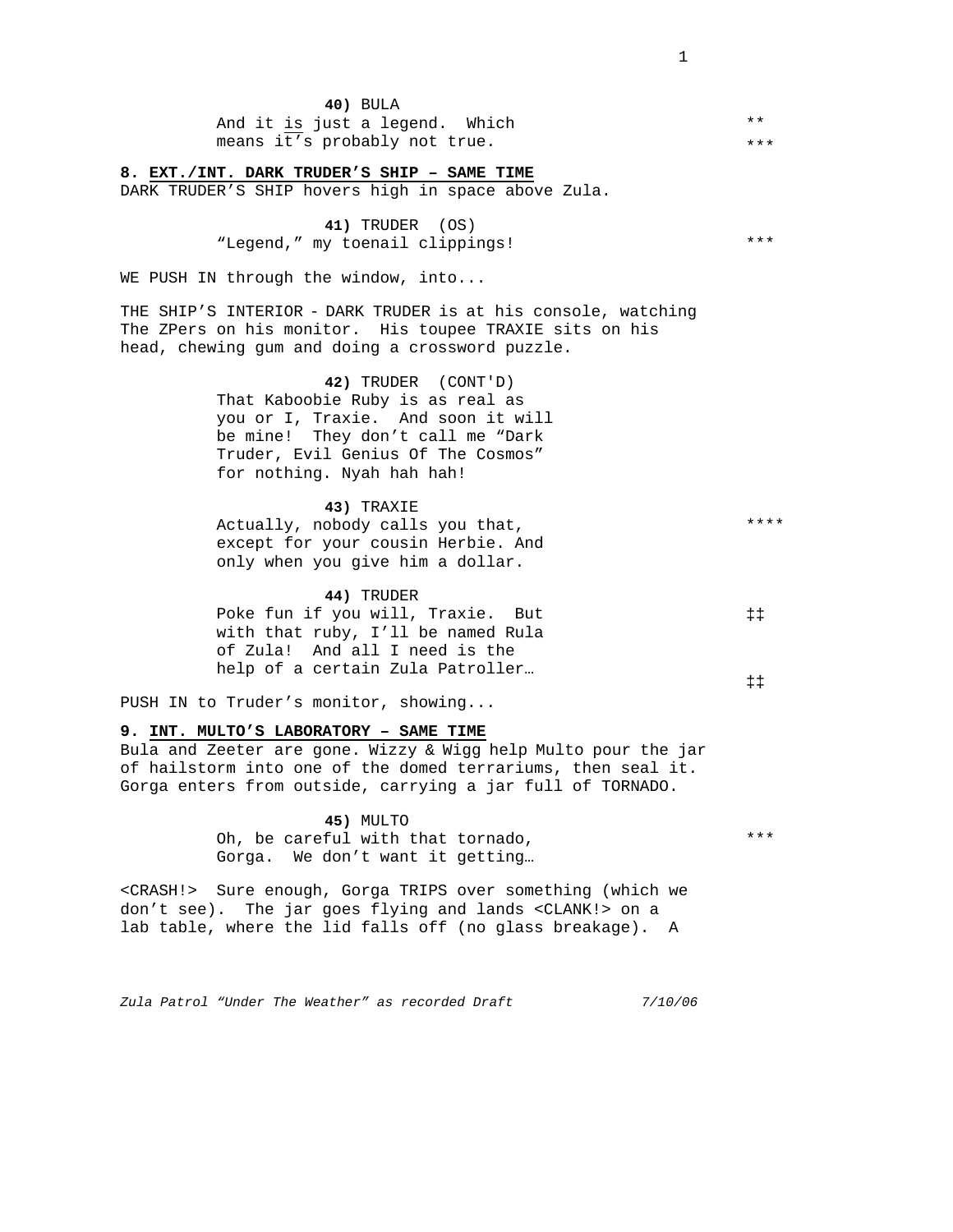beat, then a comical-looking tornado BURSTS out of the jar, triples in size and runs amok through the lab. <TORNADO SFX>

> **46)** WIZZY It's loose! Run for cover!

Multo, Wizzy & Wigg flee as the tornado pursues them round and round the lab, wreaking havoc everywhere. Books and equipment go flying, furniture is blown across the room. (NOTE: The other terrariums aren't disturbed)

> **47)** MULTO/WIZZY/WIGG *(walla)* Hallllp!/Yiiii!/Whoaaaa!!!

Multo, Wizzy & Wigg dive for cover behind a console. Gorga, who's been blown under a chair, suddenly LEAPS out onto a table and <SNORTS> up the runaway tornado, then expels it back into its jar, which he promptly caps. Multo, Wizzy & Wigg peek their heads out & survey the damage.

> **48)** MULTO Oh dear! My books! My equipment!

**49)** WIGG (horrified) My lunch! \*\*\*

Wigg holds up the dripping remains of a sack lunch.

**50)** WIGG (CONT'D) Gorga, just look what you've done! Can't you watch where you're going?

Gorga, his feelings hurt, looks back and forth from Wizzy to Wigg, who irritably start to help Multo clean up. He makes a little <WHIMPERING> sound – then turns and slinks away. Wizzy picks up a small skateboard from the floor.

> **51)** WIZZY Hey, Wigg, look. You left your skateboard on the floor. That's why Gorga tripped.

**52)** WIGG *(realizing)* Uh oh. *(guiltily)* Then it was MY fault. I better go tell him I'm sorry. I shouldn't have yelled at him anyway.

*Zula Patrol "Under The Weather" as recorded Draft 7/10/06* 

1

\*

\*\*\*

\*\*\*\* \*\*\*

‡‡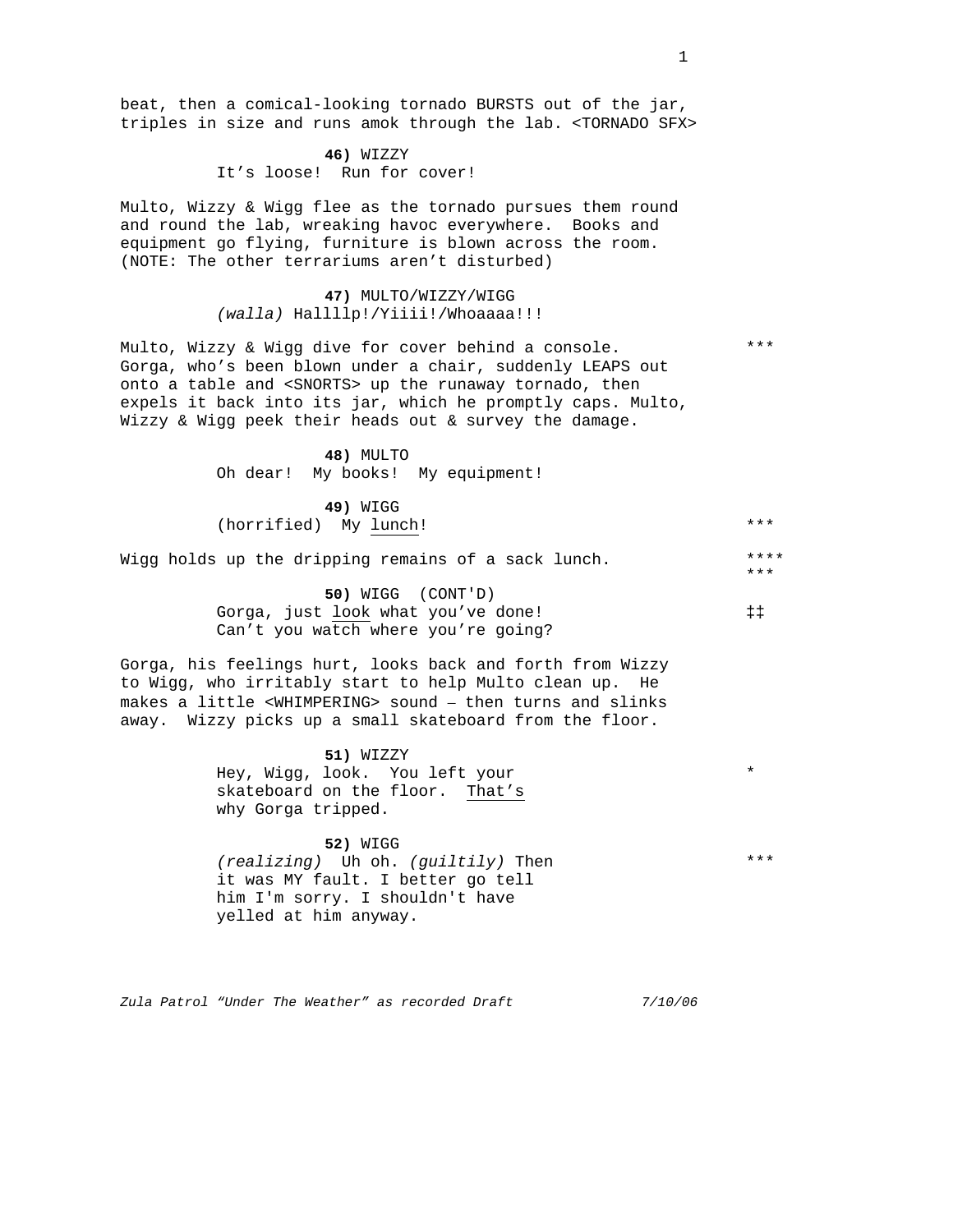#### **53)** WIZZY I'll go with you.

As they buzz away after Gorga...

#### **10. EXT. ZULA PATROL HEADQUARTERS**

Outside, an unhappy Gorga tapes a paw-printed note to the Headquarters front door, then hops on his SPACE SCOOTER, and <TAKES OFF>, disappearing into the clouds. We hear:

> **54)** TRUDER (OS) Traxie! Did you see that?! I must have a closer look!

Truder's ship descends into frame from above, then pulls up close to the ZP front door. A LARGE EYEBALL on a robotic arm extends from the front of the ship and moves in close to Gorga's note. The eyeball scans the note back and forth as Traxie & Truder (seen thru his viewport) read their monitor.

> **55)** TRAXIE It's from Gorga to The Zula Patrol. He says he's sorry he caused so much trouble… yada yada yada… and he's going to find someplace else to live – some planet big enough where he won't be in anyone's way. And he signed it with a little pouty face. Cute.

**56)** TRUDER *(jubilant)* Yahoooo! He's left The Zula Patrol! Traxie, this is the break I've been waiting for! The Kaboobie Ruby is practically mine!

**57)** WIZZY & WIGG (OS) *(calling out)* Gorga! Oh, Gorga, where are you?!

The big eyeball looks around, worried.

**58)** TRUDER It's those flying light bulbs!

\*\*\* ‡‡

‡‡

The eyeball retracts into Truder's ship, which <ZOOMS> O.S. The Headquarters front door opens and Wizzy & Wigg fly out. The door slides closed behind them and Wizzy sees the note.

*Zula Patrol "Under The Weather" as recorded Draft 7/10/06* 

1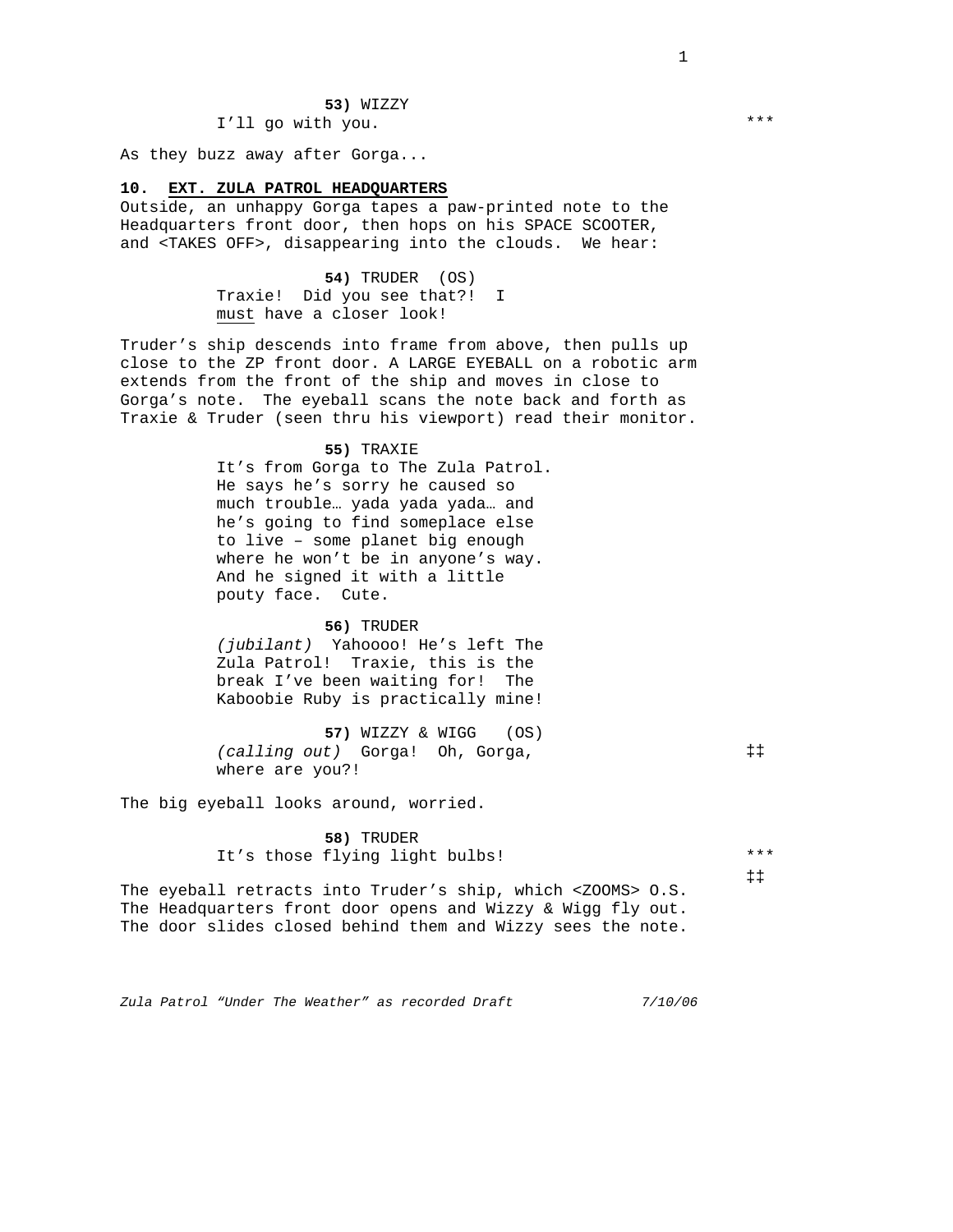**59)** WIZZY

Look, a note.

They buzz up to read it. A beat, then their eyes widen.

**60)** WIGG/WIZZY

Oh no!

WIPE TO:

#### **11. EXT. SPACE – LATER**

The ZP ship <ZOOMS> through star-filled space. PUSH IN through the canopy to see Zeeter piloting, Bula in the Captain's chair, Multo studying the note with Wizzy & Wigg. \*\*\*

> **61)** WIGG The note says he's gone to find a planet big enough where he won't be in anyone's way.

**62)** ZEETER Well, Jupiter is the biggest planet – Maybe he's gone there. \*\*\*

**63)** BULA Then let's head for Jupiter! This is a job for The Zula Patrol! \* \*\*\*

The ship pulls away from us as it banks right and heads toward Jupiter, seen in the far distance.

#### **12. EXT. SPACE ABOVE JUPITER – SAME TIME**

TRUDER'S SHIP chugs into view, Jupiter in the BG. PUSH THRU THE VIEWPORT TO INSIDE TRUDER'S SHIP. Truder sits at his console. Traxie, now shaped in a mullet, is on Truder's head, filing her nails. ‡‡

> **64)** TRUDER Look, to find the Kaboobie Ruby, we need to mix a hurricane from Jupiter, clouds from Venus, a sand storm from Mars and rain from Earth. ‡‡

> > **65)** TRAXIE

Yeah, so?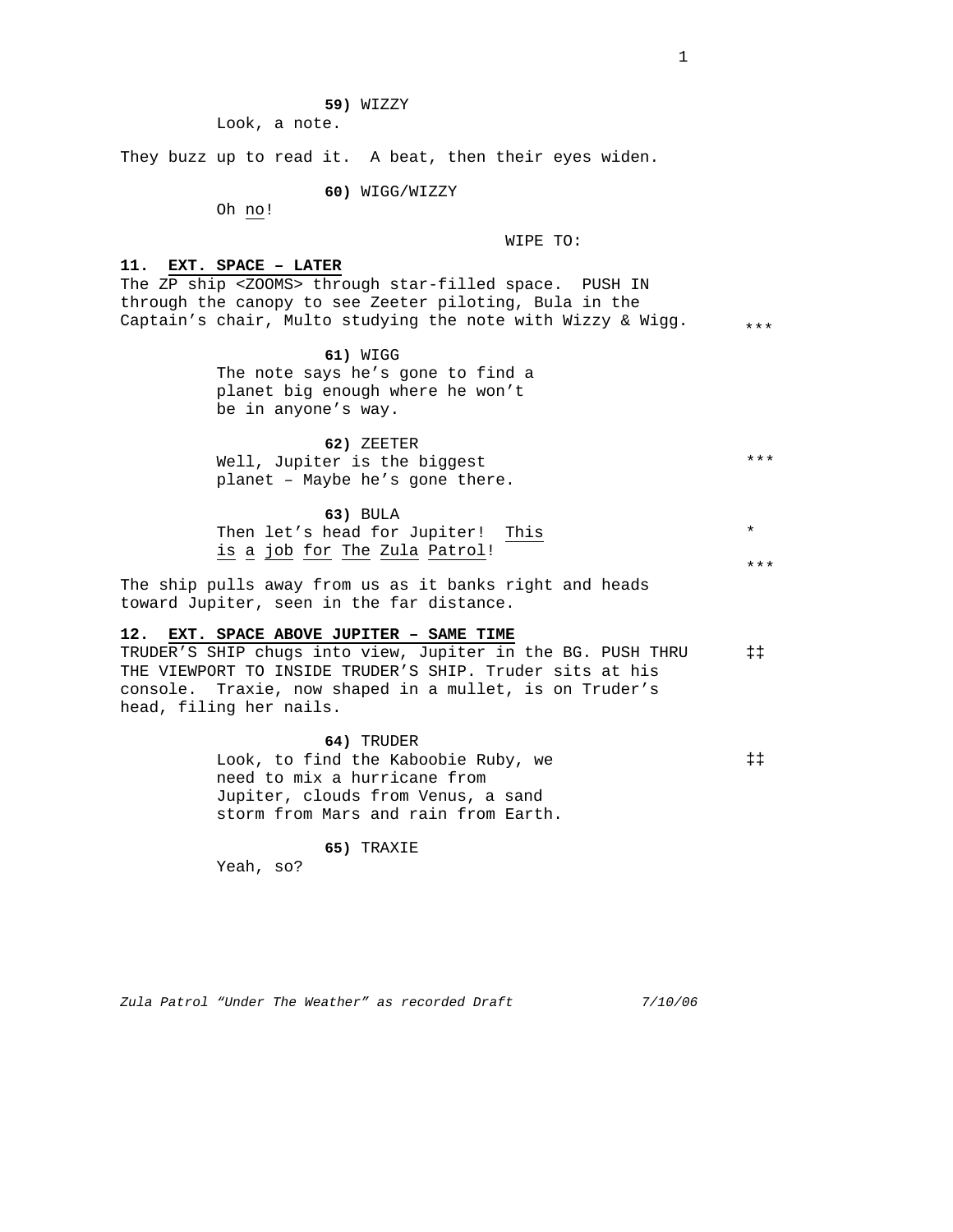#### **66)** TRUDER

So… now that Gorga's alone, we'll trick him into snorting up each one of those kinds of weather and giving them to us. Then we release them together, and presto – the Kaboobie Ruby will appear, ours for the taking! *<CACKLE>* 

A jubilant Truder starts to sing and dance*.* Traxie, carried away by the beat, joins in, dancing atop his head.

> **67)** TRUDER/TRAXIE *(sing)* Then an X will mark, an X will mark the site, Of a gem of sheer, a gem of sheer delight, And you'll know you've got, you'll know you've got it ri-i-ight, The astounding, confounding, *(spoken)* The drums will all be pounding! *(sung)* Kaboobie Ruby! ‡

> > WIPE TO:

#### **13. EXT. SPACE OVER JUPITER - LATER**

Gorga <SCOOTS> along on his scooter, nearing Jupiter. He rounds a moon, heading toward the gas giant, which looms in the BG (the Great Red Spot prominent). Suddenly he finds himself facing a closed-flap GYPSY FORTUNETELLER'S TENT sitting in space atop Truder's ship. On it stands Traxie in disguise as a colorful PARROT. Gorga hesitates, curious, as: \*\*

| 68) TRAXIE (AS PARROT)                     | $**$                  |
|--------------------------------------------|-----------------------|
| <souawk!> Step right up and have</souawk!> | $\ddagger$ $\ddagger$ |
| your fortune told! The Amazing             |                       |
| Madame Luna tells all, yells all,          |                       |
| and smells all!                            |                       |

<MYSTERIOSO GYPSY MUSIC> as the tent "magically" unfolds its front flaps, revealing "Madame Luna" (Truder in a cheesy gypsy disguise) sitting at a table before a CRYSTAL BALL. \*\*\*

> **69)** TRUDER (AS MADAME LUNA) *(Gypsy accent, mysterious)*  Alakazoot and a rootie-toot-toot, along comes a cutie with a little green snoot. Ah yesss, I am seeing in my crystal ball you are seeking something. It is a new home, yes?

*Zula Patrol "Under The Weather" as recorded Draft 7/10/06* 

1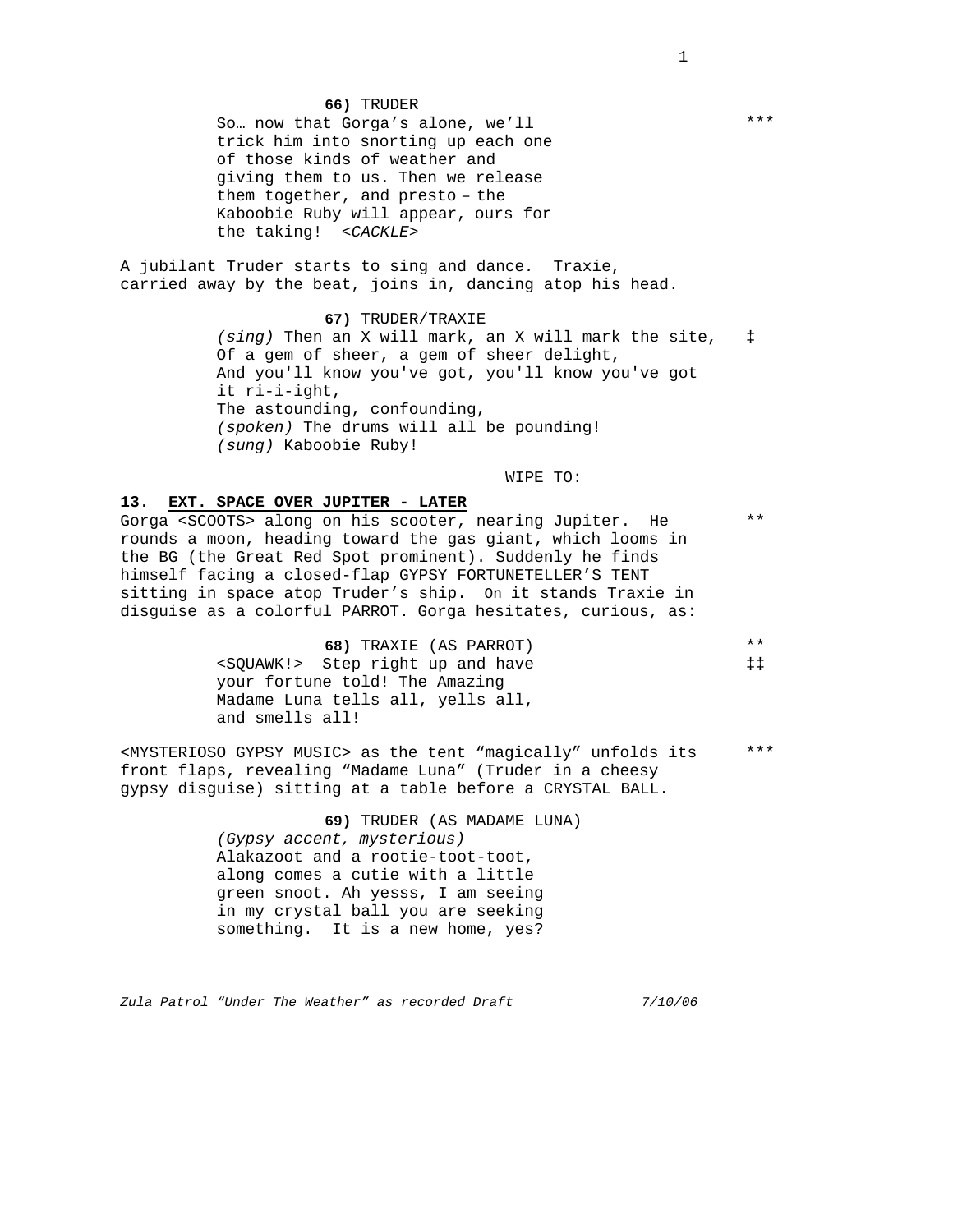**70)** TRUDER (AS MADAME LUNA) The answer can be found under the *Great Red Spot,* Jupiter's humongous hurricane. But first, mine leetle shtrudel, you must remove the hurricane from the planet.

Gorga nods eagerly. Turning to Jupiter, he starts to <SNORT> up the Great Red Spot. But it's enormous (over 3 times the size of Earth), and Gorga struggles mightily <HUFFING AND PUFFING>. He finally vacuums it all up, inflating himself. Traxie ZIPS next to him with an open jar. \*\*\*

> **71)** TRAXIE (AS PARROT) Stash it here. Er, I mean <SQUAWK>. \*\*\* \*\*

Gorga snorts it out (highly compressed) into the jar, which Traxie seals. Truder peers at Jupiter as brown & yellow cloud swirls start to fill in where the Great Red Spot used to be.

> **72)** TRUDER (AS MADAME LUNA) Yes, yes, I see it now! The answer is… fuhgeddaboutit. Jupiter is too cold, no skateboarding, and just try to find a good cheeseburger. You must instead seek a hot, hot planet with cloudy days and nights.

**73)** TRAXIE (AS PARROT) *("casual")* Like, ah, oh, for example, squawk, Venus. *(points)*  It's that way. Better hurry if you wanna beat the traffic. Oh, and <SQUAWK>.

Gorga happily takes off toward Venus. Traxie holds up the jar of hurricane, as she and Truder do a victory dance. \*\*\*

#### **14. INT. ZULA PATROL SHIP – SAME TIME**

Wizzy & Wigg hover by the canopy, looking out into space.

**74)** WIGG Poor Gorga. I hope he's not too hot or cold on his new planet. ‡‡

*Zula Patrol "Under The Weather" as recorded Draft 7/10/06* 

1

\*\*\*

\*\*

\*

\*\*

\*\* \*\*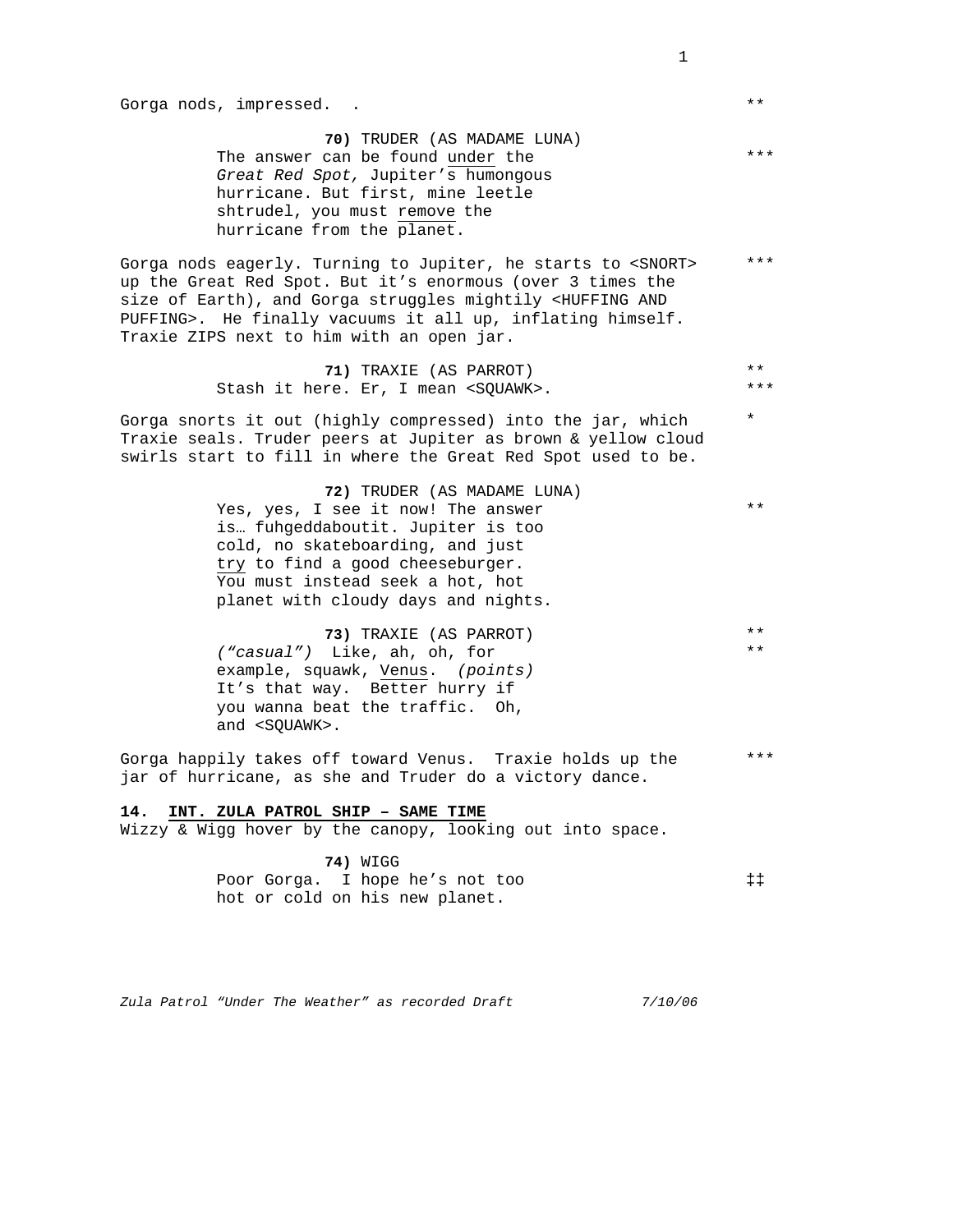*Zula Patrol "Under The Weather" as recorded Draft 7/10/06*  **75)** WIZZY *(sigh)* Me, too. Zeeter, what's the weather like on other planets? Is it exactly the same as Earth? **76)** ZEETER Well, we're about to find out – 'cause heeeeere's Jupiter! Through the canopy, Jupiter comes into view, dead ahead. **77)** WIZZY I'll keep a log of different kinds of weather we find on other planets, and compare it to the weather on Earth. **78)** MULTO Good idea, Wizzy. Now you're thinking like a scientist. **79)** ZEETER Hang on, everyone! We're about to enter Jupiter's upper atmosphere! As they head down into Jupiter's cloud layer, suddenly the ship is <ROCKED> wildly back-and-forth. <EAR-PIERCING WIND> **80)** WIGG *(yells over wind)* Wow! Jupiter sure is a windy planet! **81)** BULA *(yells)* You said it! The winds blow at up to 300 miles per hour! **82)** ZEETER *(yells)* That's a lot faster than a hurricane on Earth! They fly above cloud level, the <WINDS DYING>. **83)** WIGG *(glum)* But I still don't see Gorga. Bula points to the area where the Great Red Spot used to be. **84)** BULA The Great Red Spot! It's gone! \*\*\*\* ‡‡ \*\*\* \*\*\*\* \*\*\* \*\*\* \*\*\* \*\*\* ‡‡ ‡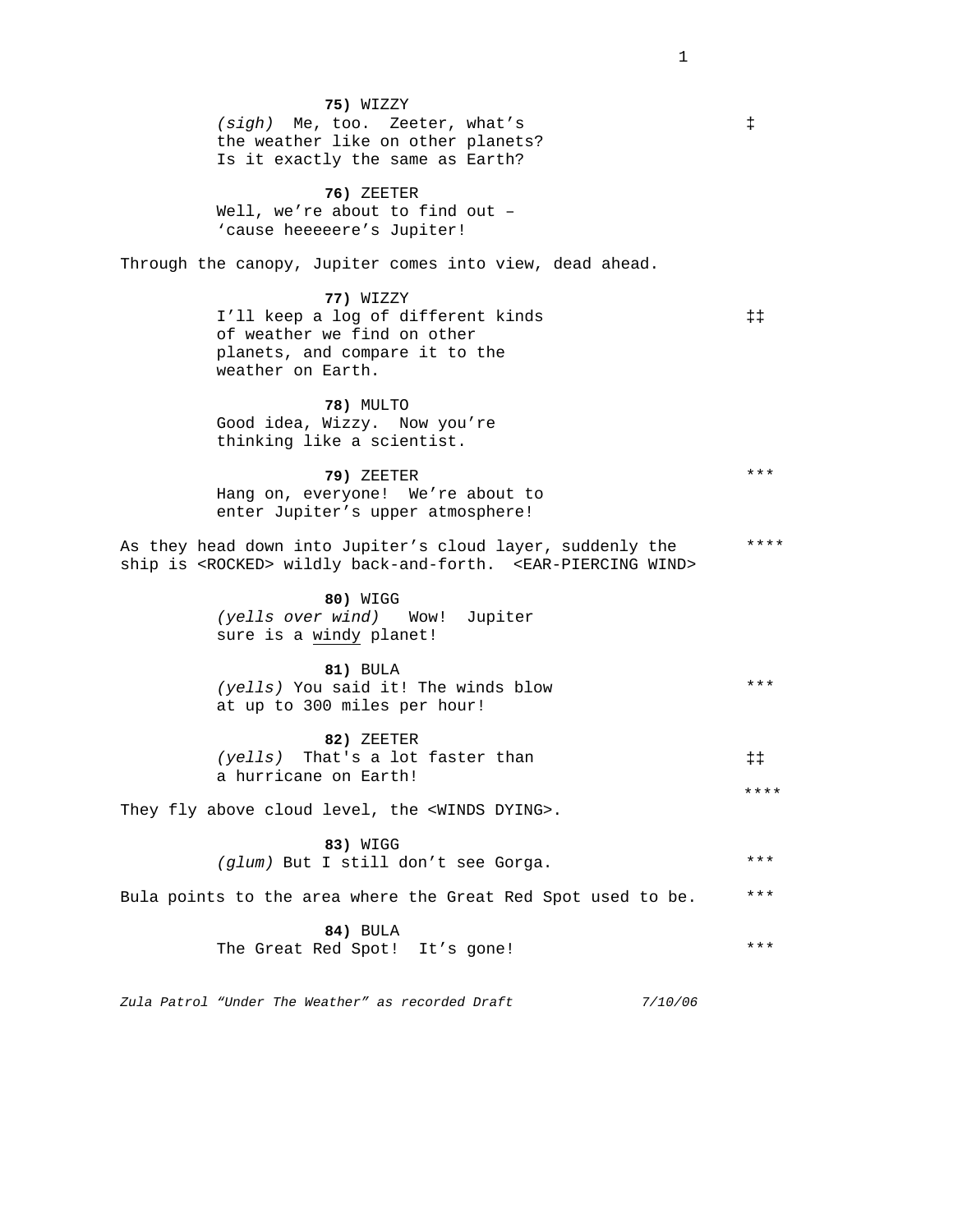|     | 85) WIGG<br>What's the Great Red Spot?                                                                                                                                                                                                                                            | ***     |
|-----|-----------------------------------------------------------------------------------------------------------------------------------------------------------------------------------------------------------------------------------------------------------------------------------|---------|
|     | 86) MULTO<br>It's a super-size hurricane that's<br>been going on for hundreds of years!                                                                                                                                                                                           | ****    |
|     | 87) WIZZY<br>That's a long time! I read that<br>hurricanes on Earth don't usually<br>last more than two weeks.                                                                                                                                                                    | ***     |
|     | 88) BULA<br>And they don't usually just<br>disappear !                                                                                                                                                                                                                            | ****    |
|     | Zeeter sees a Gorga-shaped blip on her radar screen.                                                                                                                                                                                                                              | $***$   |
|     | 89) ZEETER<br>Hey, I just picked up the signal<br>from Gorga's collar on the scanner!<br>Looks like he's heading for Venus!                                                                                                                                                       | ***     |
|     | <b>90) BULA</b><br>Then that's where we're going!                                                                                                                                                                                                                                 |         |
|     | Zeeter puts the ship into hyper-drive, and <zooms> away.</zooms>                                                                                                                                                                                                                  |         |
| 15. | EXT. SPACE OVER VENUS<br>Gorga scoots toward cloudy Venus. He rounds an asteroid to<br>find Truder & Traxie standing atop Truder's ship, against a<br>tacky Fun-In-The-Sun display. Truder's in a Hawaiian shirt,<br>lei & sunglasses. Traxie's on his head as blond surfer hair. | $***$   |
|     | <b>91) TRUDER (AS PROMOTER)</b><br>(Southern accent a la Foghorn<br>Leghorn) Son! I say there, son!                                                                                                                                                                               | $\star$ |
|     | Gorga slows his scooter, points to himself, as in "Me?"<br>Truder strolls over, puts his arm around Gorga's "shoulder."                                                                                                                                                           |         |
|     | 92) TRUDER (AS PROMOTER) (CONT'D)<br>Yes you' How would you like a                                                                                                                                                                                                                | ****    |

Yes, <u>you</u>! How would you like a chance to enjoy the vacation of your dreams on *(points)* lovely Venus?

*Zula Patrol "Under The Weather" as recorded Draft 7/10/06*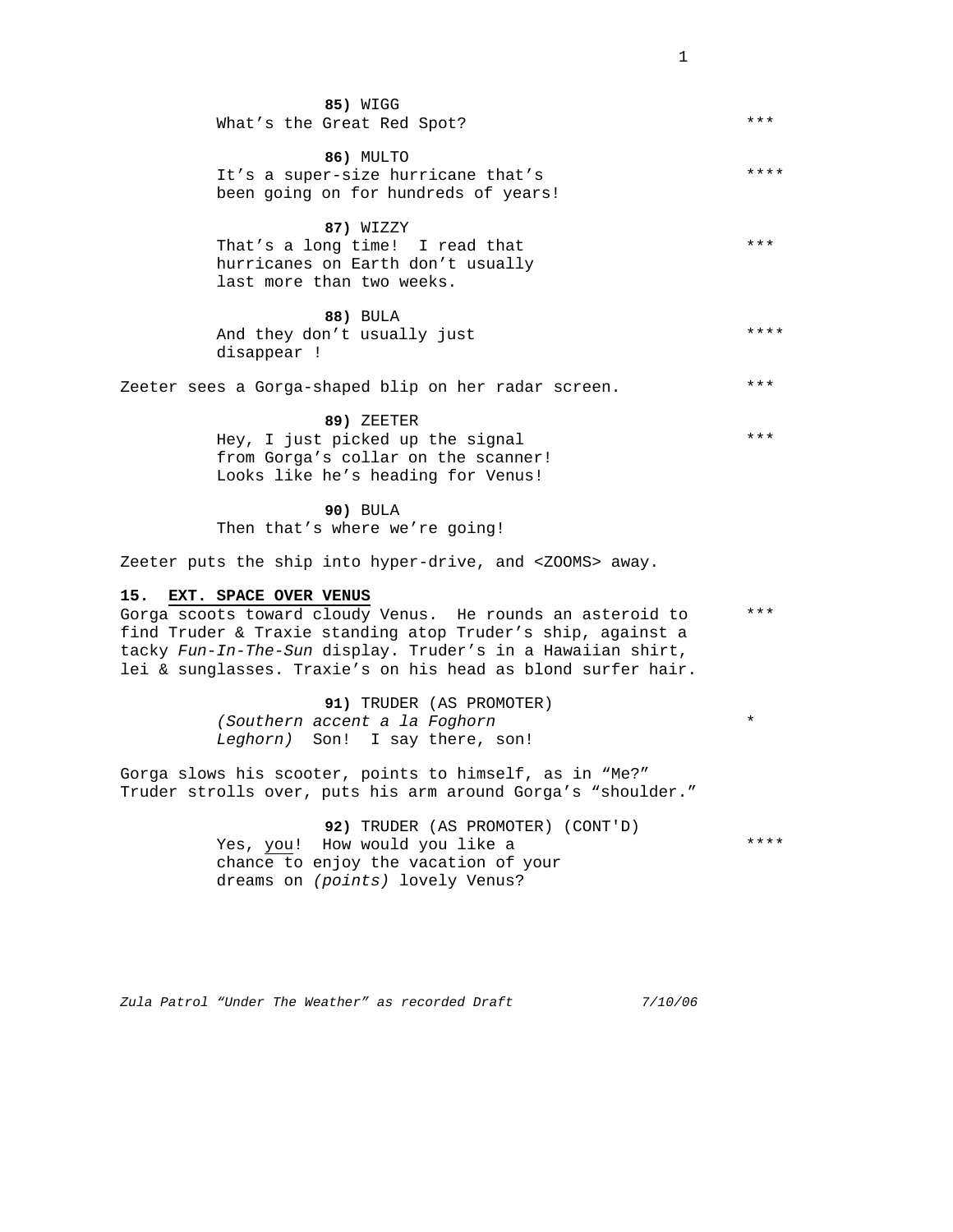**93)** TRAXIE Fun in the Sun, 24-hour karaoke, AND an all-you-can-eat kibble bar! It'll put the snap in your snorter!

Gorga smiles, but politely shakes his head. Instantly, the "promoters" break down into tears.

> **94)** TRUDER/TRAXIE *(bawling)* Waaahhhhh!

Gorga, not sure what to do, snorts out a box of tissues and offers it to them. They blow their noses. <HONK!>

> **95)** TRUDER (AS PROMOTER) *(sniffing back tears)* Th-thanks. It's just that… no one wants to stay at our hotel. It's a big flop.

**96)** TRAXIE How can anyone have fun in the sun, when Venus is cloudy every day?

**97)** TRUDER (AS PROMOTER) *(sigh)* If only *someone* could remove all those pesky clouds…

As Gorga considers this, PAN OVER TO THE FAR SIDE OF VENUS – where the ZP ship is searching (Venus blocking their view of Gorga and Truder). PUSH WAY IN TO THE ZP SHIP.

# **16. INT. ZULA PATROL SHIP – SAME TIME**

The gang is at the canopy looking in all directions.

**98)** BULA I don't see Gorga anywhere. \*\*\*

**99)** WIZZY Maybe he landed on Venus.

**100)** ZEETER Let's go take a look. Hang on – it's going to be a bumpy ride!

She heads the ship down to Venus, entering the THICK WHITE CLOUD LAYER. With zero visibility, the ship <BUMPS> & <CLATTERS> loudly. Outside, their RADIO ANTENNA *dissolves!* \*\*\*\*

*Zula Patrol "Under The Weather" as recorded Draft 7/10/06* 

1

\*\*\*

\*\*\*\*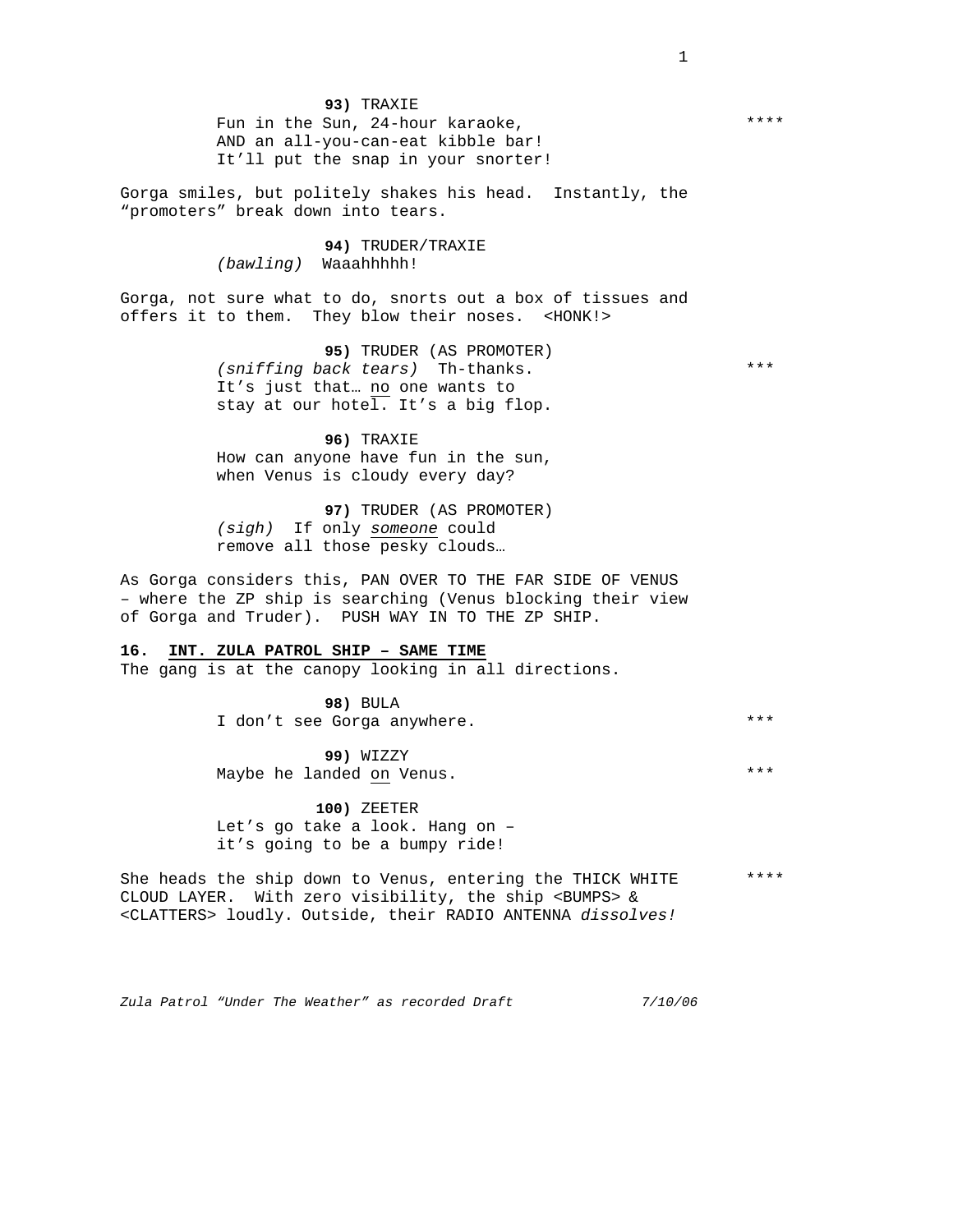*Zula Patrol "Under The Weather" as recorded Draft 7/10/06*  **101)** WIGG Hey! The radio antenna dissolved! **102)** ZEETER Venus' clouds are made of sulfuric acid – which can dissolve metal! See, it's eating through the paint! The paint starts to peel from the outside of the ship. Some small holes start to <SIZZLE> through the hull. **103)** WIZZY Yipe! It's eating through the ship! The ship emerges from the clouds and descends to the surface. **104)** WIGG Whew, we made it! *(sweating)* But it sure is getting warm in here. **105)** MULTO It's going to get a lot warmer. Venus is the hottest planet in the whole Solar System – because it's close to the Sun, and has a thick blanket of air that traps the heat. Suddenly, the ship's hull starts to <BUCKLE> inwards, <CREAKING> and <GROANING> and almost <CRUSHING> it. **106)** BULA It's the weight of the air! It's pushing on the outside of the ship! **107)** ZEETER I'll deploy the Zycanian shields! *(hits a button)* Shields deployed! We're coming in for a landing! The hull <POPS> back out again, resuming its normal shape. Zeeter brings the ship in for a landing on the surface. Wizzy checks the ship's barometer, making a mark in her log. **108)** WIZZY Wow! The barometer says that the air here on Venus weighs 90 times as much as the air on Earth! \* \* \*\* \*\*\* \*\*\*\* \*\*\*\* \*\*\*\* ‡‡ ‡‡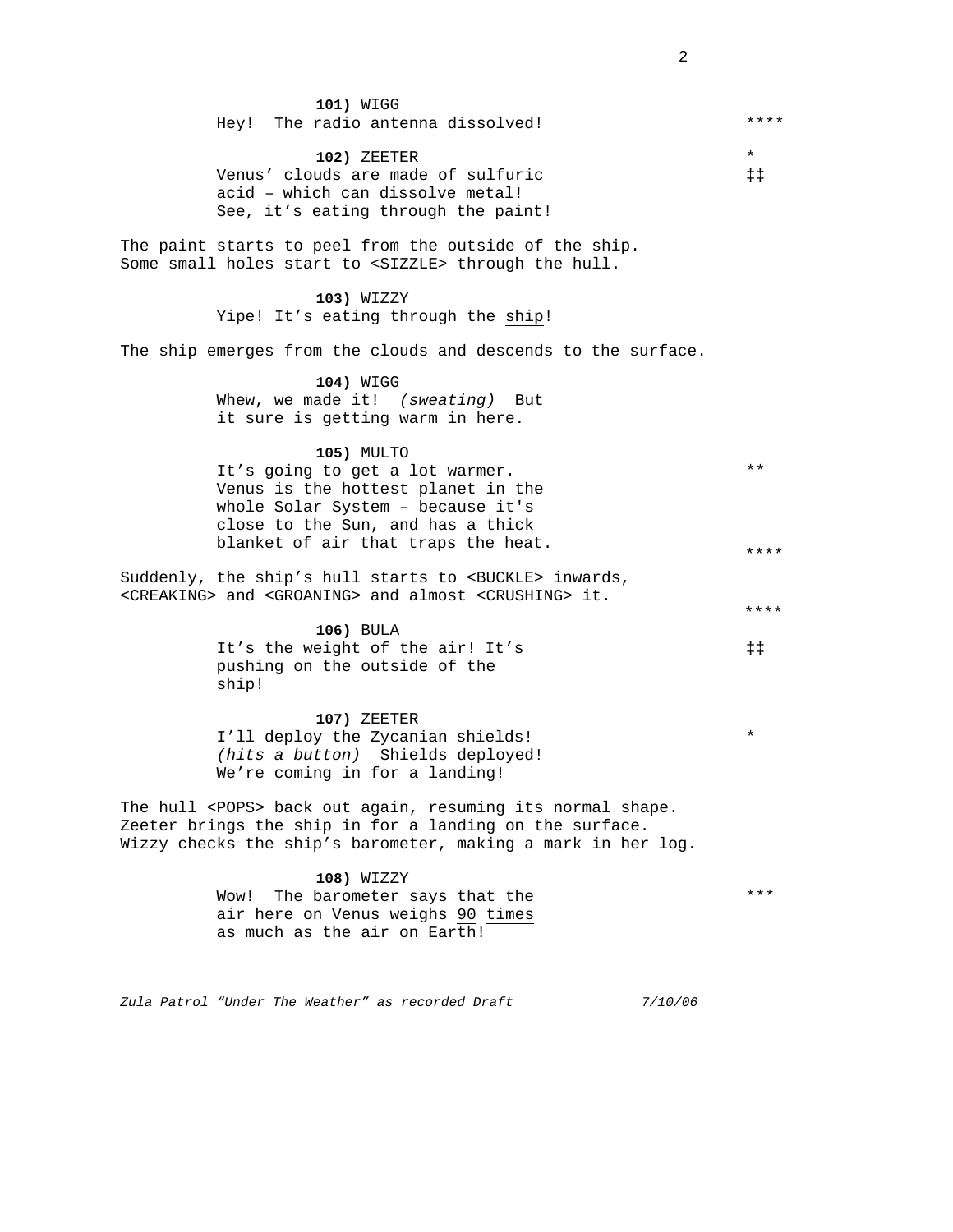**109)** WIGG Well, I don't care how heavy it is! I'm going out to look for Gorga.

**110)** WIZZY

Wigg, wait…!

With that, Wigg opens the ramp door and flies out.<SQUOOSH!> Two feet out the door, we see Wigg flattened like a flapjack.

#### **111)** ZEETER

*(sigh)* I was afraid of that. I'll deploy the Zycanian pancake turner.

Zeeter hits a button, and a big SPATULA extends from the outside of the ship, scoops up Wigg, deposits him back inside the ship (flipping him once like a pancake), then retracts. The door closes, and Wigg immediately <POPS> back into his usual shape. Wizzy jots it all down in her log (and draws clouds). Suddenly, things turns BRIGHTER, as if the Sun had just come out. [NOTE: It should get *extremely* bright, since Venus gets twice as much sunlight as Earth.]

> **112)** ZEETER (CONT'D) Hey! Everything just got brighter!

They all look up to see the Sun beating down:

**113)** MULTO It's the Sun! Galloping galaxies! Venus' clouds all just disappeared!

# **17. EXT. SPACE OVER VENUS – SAME TIME**

Above the planet, "promoter" Truder holds open a jar as Gorga snorts out Venus' (very condensed) clouds. A nowcloudless Venus looms in the BG. Traxie caps the jar.

> **114)** TRAXIE …That's every last cloud on Venus.

**115)** TRUDER (AS PROMOTER) Son, I say Son – you are a hero! Thanks to you, our sunny spa is saved, and grateful fun-seekers can now party hardy and get down with their bad selves.

Truder slips his lei over Gorga, who blushes <*AW SHUCKS* HONK>

*Zula Patrol "Under The Weather" as recorded Draft 7/10/06* 

2

‡‡

\*

\*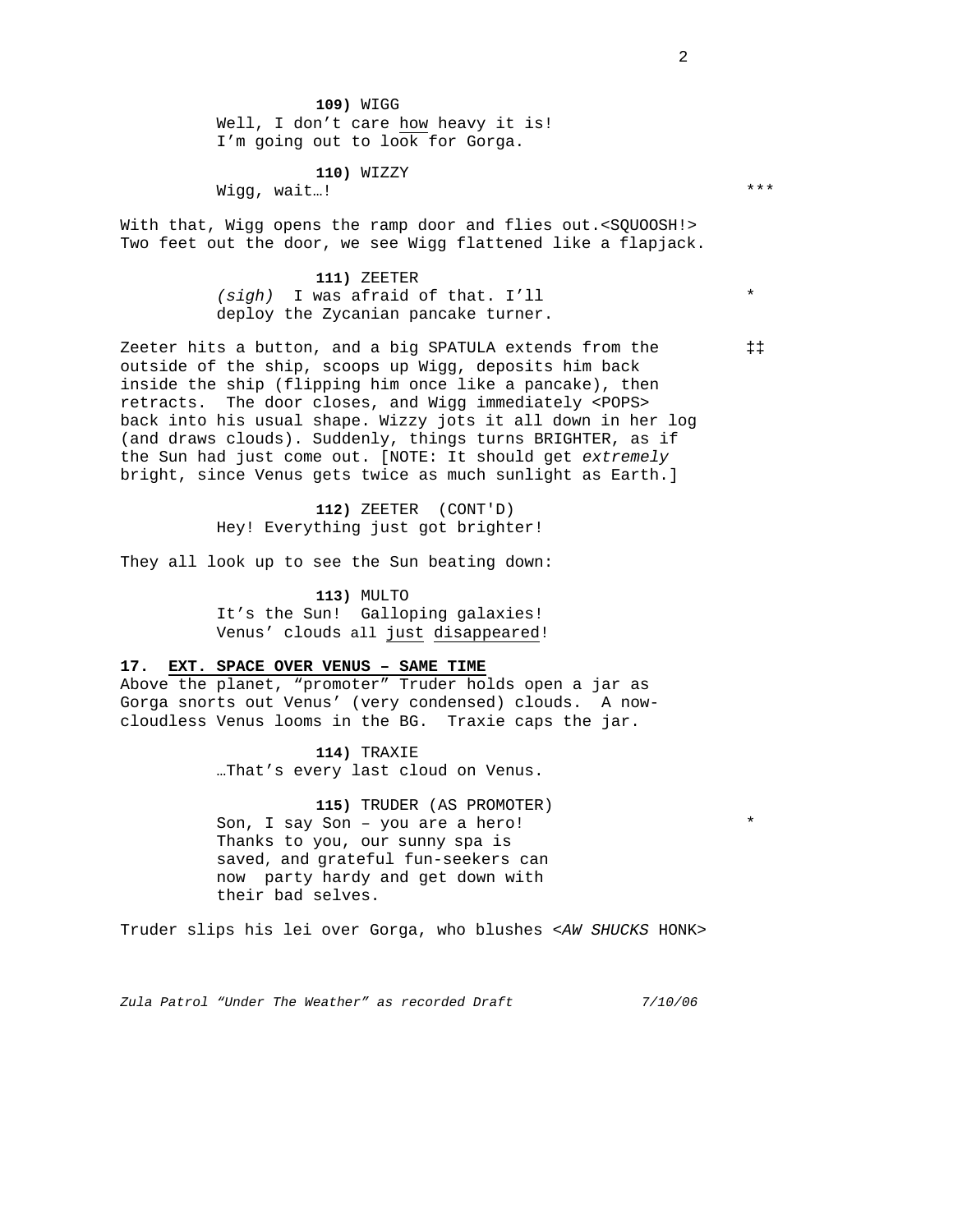**116)** TRUDER (AS PROMOTER) And I'm gonna return the favor by letting you in on a little old secret. *(confidentially)* You see , Venus is a great place to visit. But for home sweet home – you want Mars.

Gorga reacts, surprised, looking past Earth at Mars. Hmmm…

# **18. INT. ZULA PATROL SHIP – ON VENUS**

Inside the ship on the now-sunny Venusian surface, the ZPers (in sunglasses) are busily patching the acid holes in the hull, while outside, we can see robot arms with paint brushes extend from the ship and restore the old paint job.

> **117)** BULA I don't get it. The Great Red Spot disappears from Jupiter, then all the clouds vanish from Venus. Why? \*\*\*\*

> > **118)** ZEETER

| Hmm Jupiter Venus Funny, it all    | ****    |
|------------------------------------|---------|
| sounds so familiar. Wait a minute! | $\star$ |
| The Great Red Spot is a hurricane, |         |
| right? "Take a hurricane from      |         |
| Jupiter and Venus cloudy skies"    |         |

**119)** WIZZY It's the Kaboobie Ruby song!

| <b>120) MULTO</b>                  |             |
|------------------------------------|-------------|
| Zeeter, you're right! What if some | $\pm$ $\pm$ |
| sneaky lowdown villain stole the   |             |
| hurricane and the clouds - because |             |
| they're after the Kaboobie Ruby!   |             |

|              | 121) ALL ZPERS |  |
|--------------|----------------|--|
| Dark Truder! |                |  |

In the BG, two of the robot arms get into a paint fight.

**122)** BULA And he must be tricking Gorga into helping him. Quick, what's the next part of the song?! ‡‡

*Zula Patrol "Under The Weather" as recorded Draft 7/10/06* 

\*\*\*\*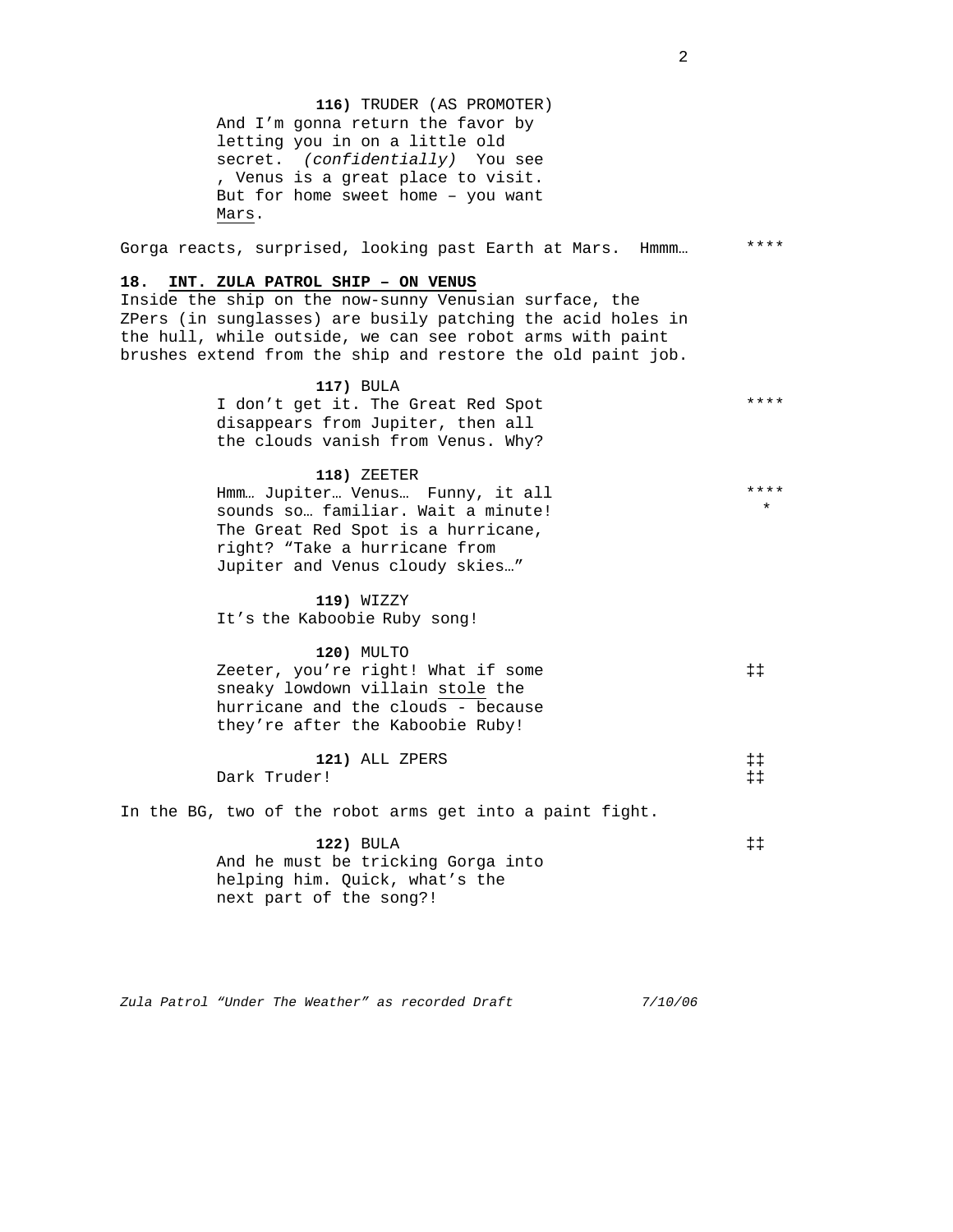**123)** WIGG I remember! "Add a Martian sandstorm of super duper size."

**124)** BULA Troops, finish patching up the ship! We're off to Mars!

WIPE TO:

#### **19. EXT. SPACE OVER MARS – LATER**

Truder, seen through the viewport, pilots his ship toward Mars. Traxie is giving herself a perm.

> **125)** TRUDER *(chuckles)* It's working like a charm, Traxie. Soon I'll be Rula of Zula, there's nobody coola. ‡‡

**126)** TRAXIE *(looks up)* Ummm, Trudy… did you order a pizza?

**127)** TRUDER *(offended)* All those empty calories?! Of course not!

**128)** TRAXIE Hmmm, too bad! 'Cause then… who's that?!

She points out the window. Truder looks up to see The Zula Patrol ship heading this way.

> **129)** TRUDER *(panic)* Yipe! It's The Zula Patrol! I'm outta here!

Truder's ship PULLS AWAY and races off! <TIRE SQUEAL> The ZP ship banks around and rises into frame in the FG. \*\*\*

> **130)** BULA There's Truder! After him!

[NOTE: The following sequence takes place with the camera outside and behind the ZP ship, like a "chase-plane".] The ZP ship takes off after him – and the chase is on! Truder zooms down toward Mars and the ZPers follow. [NOTE: The JPL Video "Mars: The Movie" (AVC-1989-012-1/1 **Mars the Movie**) might be

*Zula Patrol "Under The Weather" as recorded Draft 7/10/06* 

2

\*\*\*

\*\*

‡‡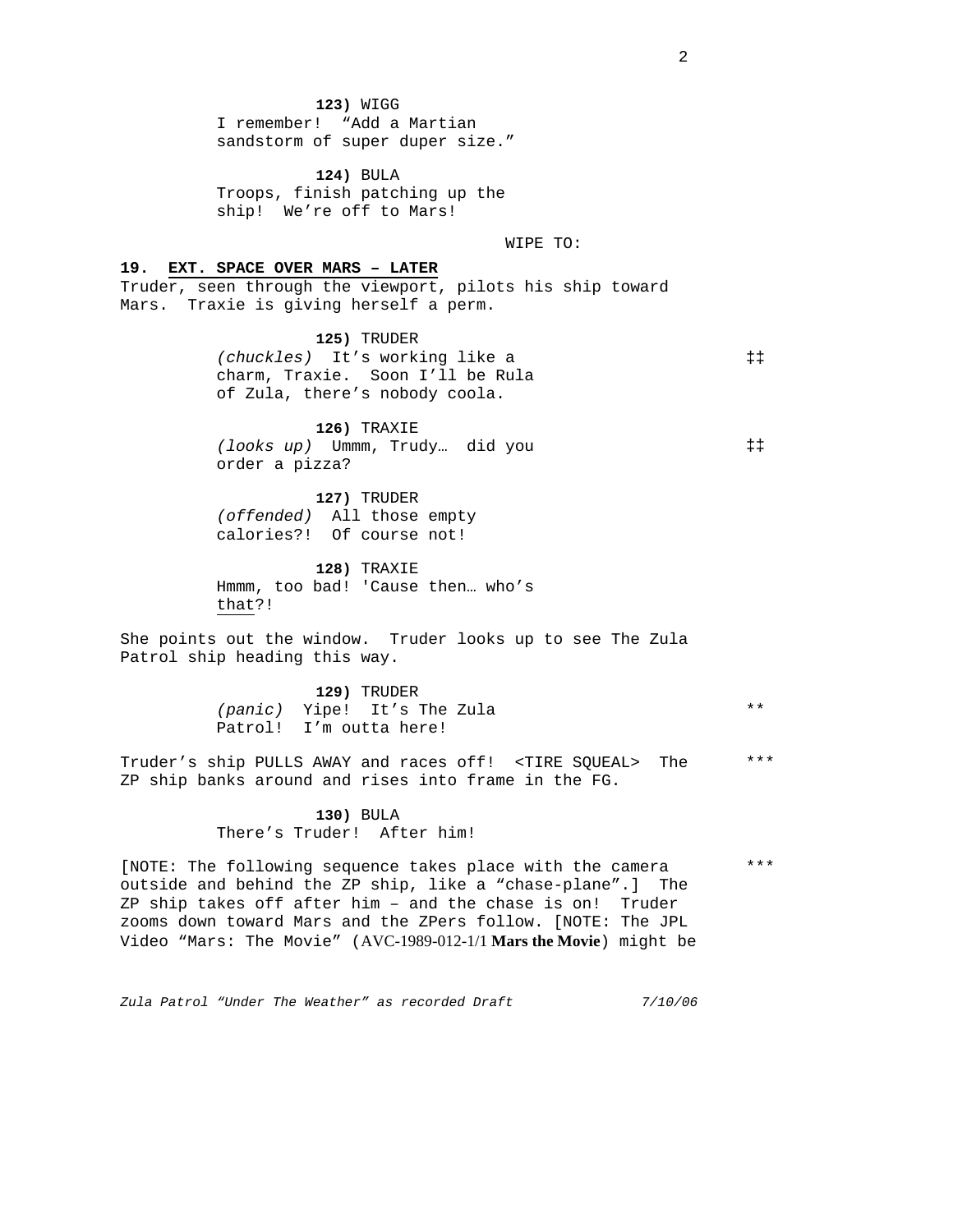a good template for this chase. JPL video library is at www.jpl.nasa.gov/videos/vidcat.pdf.] **131)** WIGG *(shivering)* Brrrr! It's getting cold in here! **132)** WIZZY *(looking at console)* I'll say! The thermometer says the outside air is minus 100 degrees! That's a lot colder than Earth! **133)** ZEETER That's because the heavier air on Earth keeps it warm, like a big heavy jacket. The thin blanket of air on Mars is too light to keep the planet warm. Now just above ground, the 2 ships skim the surface of the Martian sand dunes under a pink sky, ZOOMING around extinct volcanoes, criss-crossing each other, leaping over sand moguls, slaloming around fields of boulders & dust devils. Zeeter expertly takes evasive action, weaving in and around. They catch sight of Truder, heading into a huge SANDSTORM. **134)** BULA Truder's heading into that sandstorm! Try to fly above it! **135)** ZEETER No good! Martian sandstorms can get up to five miles high! I'll have to go in after him! Zeeter zeroes in on Truder's ship, flying head-on into the sandstorm. A wild pursuit through the blinding, <HOWLING> sandstorm ensues. We can barely make out Truder's ship ahead, as it disappears ahead of them. CAMERA PULLS UP AND BACK from the chase position to see the ZP ship blindly PLOW into a giant SAND DUNE! <SPLOOCH!> Truder takes off, cackling, flying out of the sandstorm. **136)** TRUDER Have fun in the sand, Zula Foolas! Hope you brought a shovel and pail! \* \* \*\* \*\* ‡‡ ‡‡ **Field Code Changed**

*Zula Patrol "Under The Weather" as recorded Draft 7/10/06*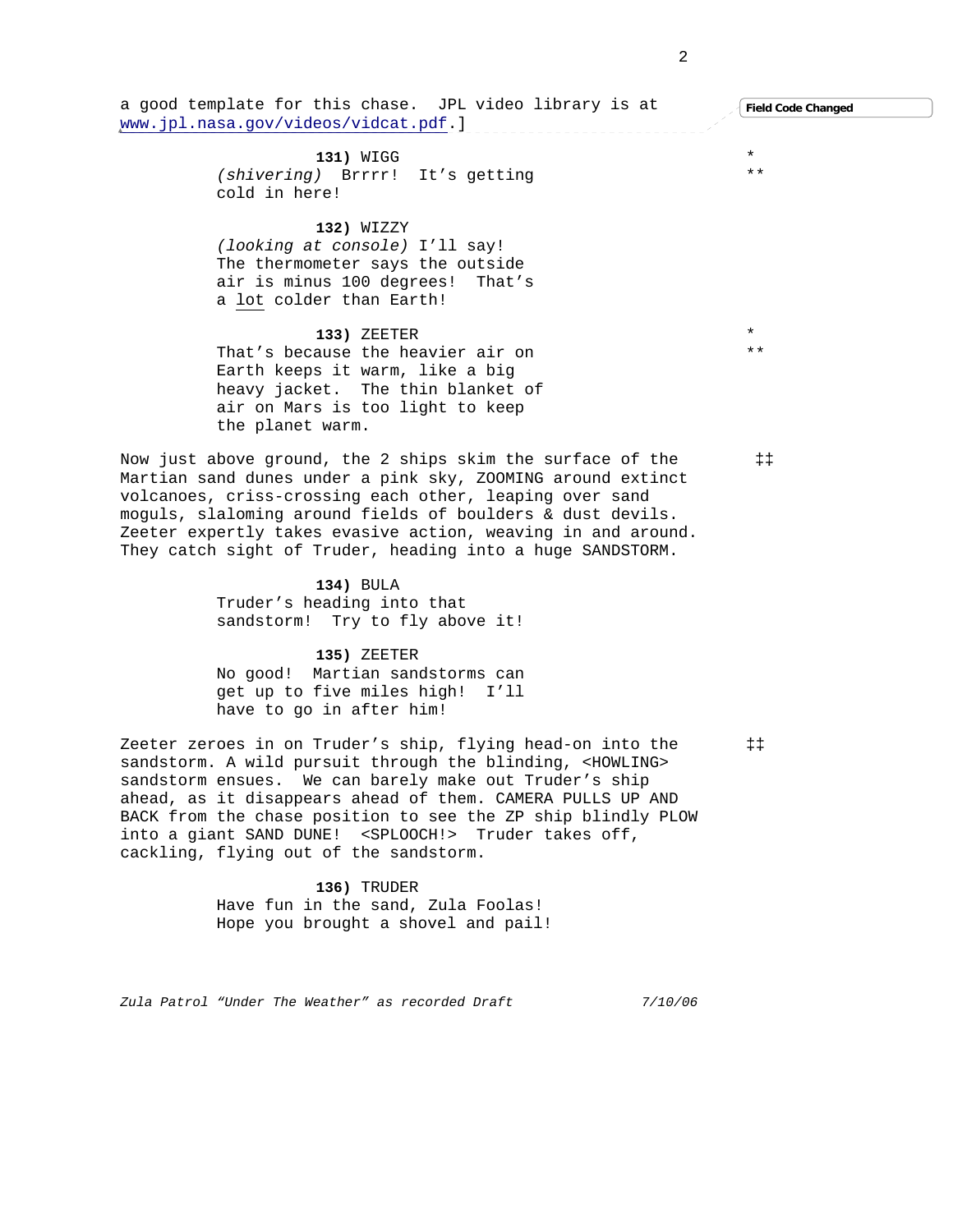PAN to the ZP ship, struggling to free itself from the dune.

DISSOLVE TO:

#### **20. EXT. MARS – NEAR THE SANDSTORM**

On a nearby mountain, the huge SANDSTORM visible in the BG, Gorga, his scooter parked, stands with Truder, now disguised a la Muscle Beach, in a bathing suit and muscle shirt, with Traxie as his talking mustache. Gorga turns to the sandstorm, readies himself, then <SNORTS> UP the entire sandstorm! Truder ZIPS out an empty jar, and Gorga exhales the (megacompressed) sandstorm into the jar, which Traxie caps.

#### **137)** TRUDER

*(a la Schwarzenegger)* You are so good to help me. I will use this sand to build the biggest sandcastle of my career – 500 rooms und a bowling alley.

**138)** TRAXIE Yeah, Sand crabs just love to bowl.

With the storm gone, Gorga curiously sees that among the remaining sand dunes is one shaped like the ZP spaceship. He furrows his brow. Truder notices and quickly puts his arm over Gorga's shoulder, turning him away from the ZP ship.

> **139)** TRUDER Ahem, uh, now, if you want some great sand-castles and fine beach weather… you know, there's just no place like Earth…

He walks off, his arm around Gorga.

WIPE TO:

|  |                    |  | 21. INT. ZULA PATROL SHIP/EXT. MARS - LATER          |  |  | $\ddagger \ddagger$   |
|--|--------------------|--|------------------------------------------------------|--|--|-----------------------|
|  |                    |  | As Zeeter backs the Zula Patrol ship out of the dune |  |  |                       |
|  | Rats. We lost him. |  | $140)$ ZEETER                                        |  |  | $\ddagger$ $\ddagger$ |
|  |                    |  | 141) MULTO                                           |  |  |                       |
|  |                    |  | And there's no sign of Gorga.                        |  |  | ‡‡                    |

\*\*\*

\*\*\*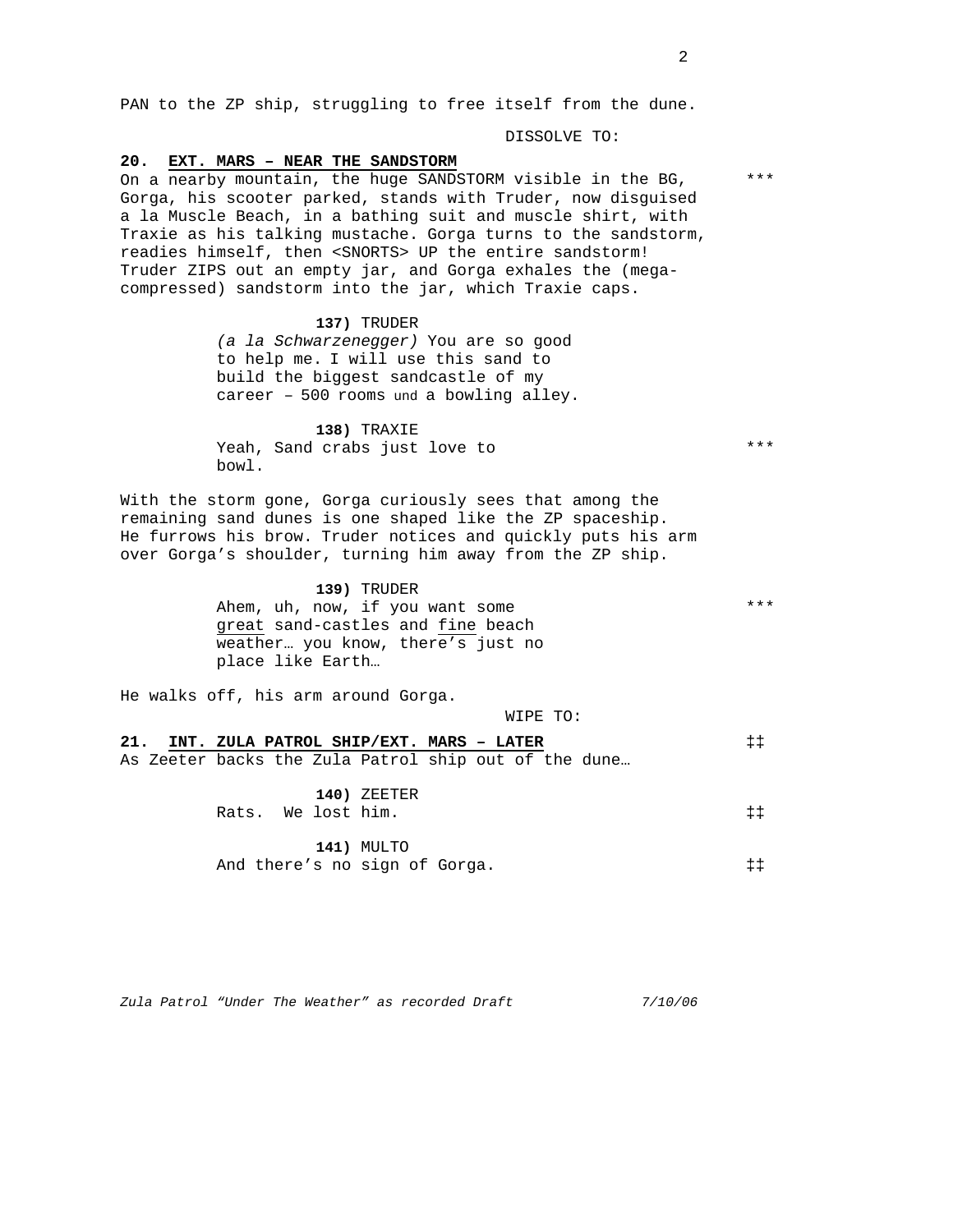|                                                                                                                                                                                                                                                                                                                        | $\ddagger \ddagger$ |
|------------------------------------------------------------------------------------------------------------------------------------------------------------------------------------------------------------------------------------------------------------------------------------------------------------------------|---------------------|
| 142) BULA<br>Judging from the way that sandstorm<br>suddenly disappeared from Mars, I<br>think Truder got what he wanted,<br>and he's off to his next stop.                                                                                                                                                            |                     |
| 143) WIZZY<br>Which is the last one in the<br>song. "You'll need some Earthly<br>rainfall."                                                                                                                                                                                                                            | $\ddagger$          |
| 144) ZEETER<br>It's time to head for Earth!                                                                                                                                                                                                                                                                            | ***                 |
| The ZP ship <blasts off="">, zooming up from Mars' surface<br/>into space and toward Earth, seen in the BG. Wigg looks<br/>with sadness at a photo of Gorga. Wizzy hovers next to him.</blasts>                                                                                                                        | $\ddagger \ddagger$ |
| 145) WIGG<br>What if we never find Gorga, Wiz?<br>It's all my fault 'cause I'm the<br>one who yelled at him.                                                                                                                                                                                                           | ****                |
| 146) WIZZY<br>Don't worry, Wigg. We'll find him.                                                                                                                                                                                                                                                                       |                     |
| 147) ZEETER<br>Hey, I've got Gorga on the scanner!<br>He's on Earth, all right!                                                                                                                                                                                                                                        | ***                 |
| PUSH IN to Planet Earth, and                                                                                                                                                                                                                                                                                           |                     |
| WIPE TO:                                                                                                                                                                                                                                                                                                               |                     |
| 22. EXT. EARTH - DAY<br>In a fertile, rainy VALLEY with a RIVER running through it,<br>Truder and Traxie, dressed in overalls & straw hats as<br>farmers, watch as Gorga <snorts> up an entire rainstorm,<br/>then deposits it in an open jar, which Truder caps and puts<br/>in a big open SACK next to him.</snorts> | ***                 |
| 148) TRUDER<br>Green buddy, ye have the thanks o'<br>Silas Squiggle, earthworm farmer,<br>for stoppin' the rainstorm.<br>Мv<br>worms was a-gettin' too waterlogged.<br>Traxie, who stands on a rock, puts her "fingers" in her                                                                                         | $\ddagger \ddagger$ |
| mouth and <whistles> loudly. Some WORMS wriggle past her.</whistles>                                                                                                                                                                                                                                                   |                     |
|                                                                                                                                                                                                                                                                                                                        |                     |

*Zula Patrol "Under The Weather" as recorded Draft 7/10/06*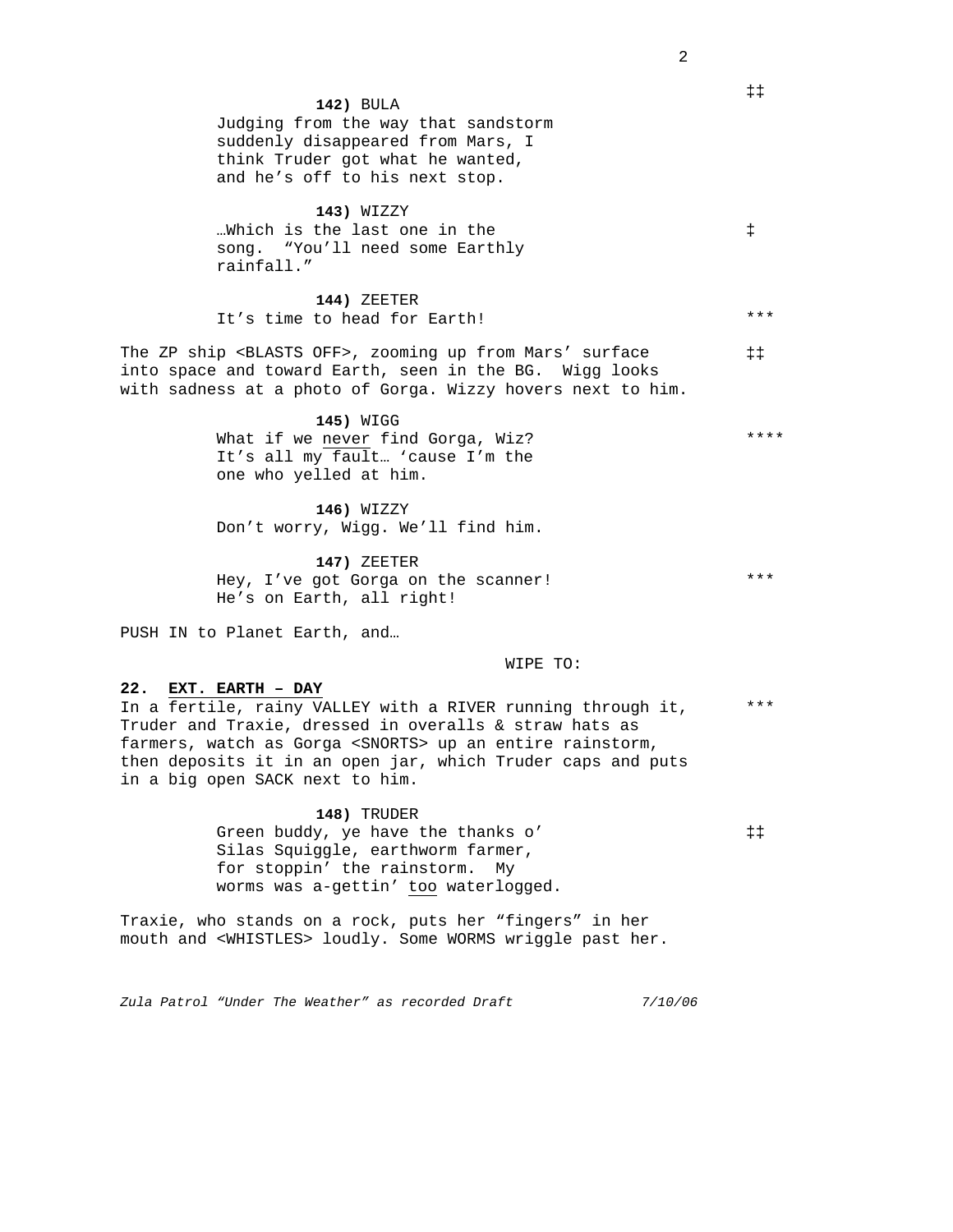**149)** TRAXIE *(flat)* Git along, little squirmies.

**150)** WIGG (OS) Gorga!!! We found you!

Gorga whips around to see The Zula Patrol ship overhead, coming in for a landing! Wigg and Bula stick their heads out, yelling, as the ship skims over the river, then hovers.

> **151)** BULA Watch out! That's Truder and Traxie! They've been tricking you!

Gorga reacts, stunned, then turns on Truder & Traxie, <GROWLING>, as Traxie leaps back onto Truder's head.

‡‡

‡‡

\*\*\*

**152)** TRUDER *(yells up)* You're too late, Droola Patrol! I've got everything I need now! The Kaboobie Ruby is practically mine! Nyah hah hah!

He reaches into the sack and pulls out all four jars of weather, and uncorks them. <LIGHTNING!> The elements combine. A MEGA-HURRICANE/SANDSTORM/THUNDERSTORM/LIGHTNING STORM with SULFURIC ACID CLOUDS (eating through the rocks they touch) <EXPLODES> over their heads! <THUNDER!/WIND!/SANDSTORM ROAR!>

PUSH IN to the ZP ship as LIGHTNING hits a boulder <KRAAAK!> next to the ship. The boulder topples and strikes the ship, causing it to keel over and <SPLASH> into the river – which is quickly becoming a raging torrent. The ZPers tumble out. \*\*

> **153)** ZPERS *(ad lib shouts, cries)*

Gorga, seeing their plight, frantically races OS after them. \*\*\*

PUSH IN TO THE ZPERS AND FOLLOW THEM DOWNRIVER as Zeeter inflates the emergency life raft in her tool belt. Everyone scrambles into the raft, which then goes careening down the rain-swollen river, through whitewater rapids, dodging LIGHTNING STRIKES and jagged rocks. *[See map, last page.]*  \*\*\*

> **154)** ZPERS *(excited walla, laughter)*

\*\*\*

*Zula Patrol "Under The Weather" as recorded Draft 7/10/06*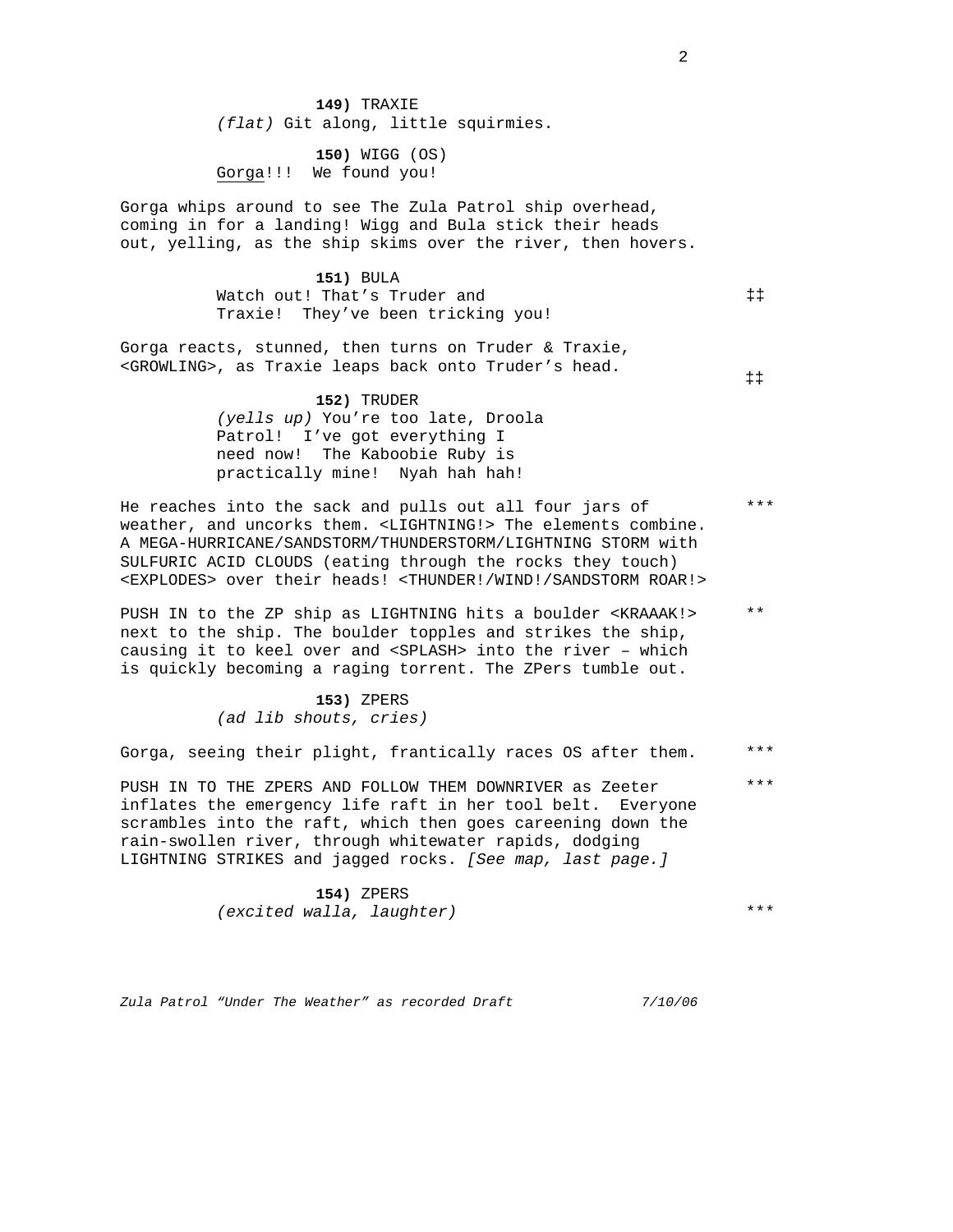GORGA sprints into frame, trying to catch up. He spots what the ZPers don't (can we zoom in?): up ahead of them, around a bend, the river drops off into a ROARING WATERFALL! Alarmed, Gorga goes racing after the ZPers. \*\*\*

PULL BACK to Truder, who's triumphant, even with rain, wind and sand swirling around him.

> **155)** TRUDER Now, I need just one more thing to make my day – the Kaboobie Ruby!

**156)** TRAXIE The song says to look for the sign of the "X". *(looks around)* But I don't see an "X." Just a lot of angry wet worms.

Truder looks under rocks, in bushes, etc. Suddenly <KRAAK!> LIGHTNING strikes a tall pine tree, which falls against another pine – forming an "X"! Truder & Traxie's eyes widen. \*\*\*

**157)** TRUDER/TRAXIE

Bingo!

CAMERA FOLLOWS as he runs over and scrambles up the trunk (Traxie on his head), <HUFFING & PUFFING>, looking everywhere for the ruby, till he finally is just under an unguarded EAGLE'S NEST at the top. (He can't see into it.)

> **158)** TRUDER *(climbing)* It's got to be in this tree! *(sees nest)* Aha! The nest!

He reaches up and grabs the nest, which he now sees contains TWO EGGS. Then he hears a <RUFFLE OF FEATHERS> behind him. He turns to find himself facing a very large angry MOTHER EAGLE. \*\*\*

> **159)** TRUDER (CONT'D) *(gulps)* Uh… this yours?

He smiles sheepishly, putting back the nest. The eagle glares, then grabs him by the seat of his pants, as Truder's feet keep running in mid-air. \*\*\*

WHIP PAN TO GORGA, as he races to catch up with the ZPers before they reach the falls. He leaps atop a boulder at the river bend, just as they round the bend and see the falls. \*\*\*

*Zula Patrol "Under The Weather" as recorded Draft 7/10/06* 

‡‡

\*

\*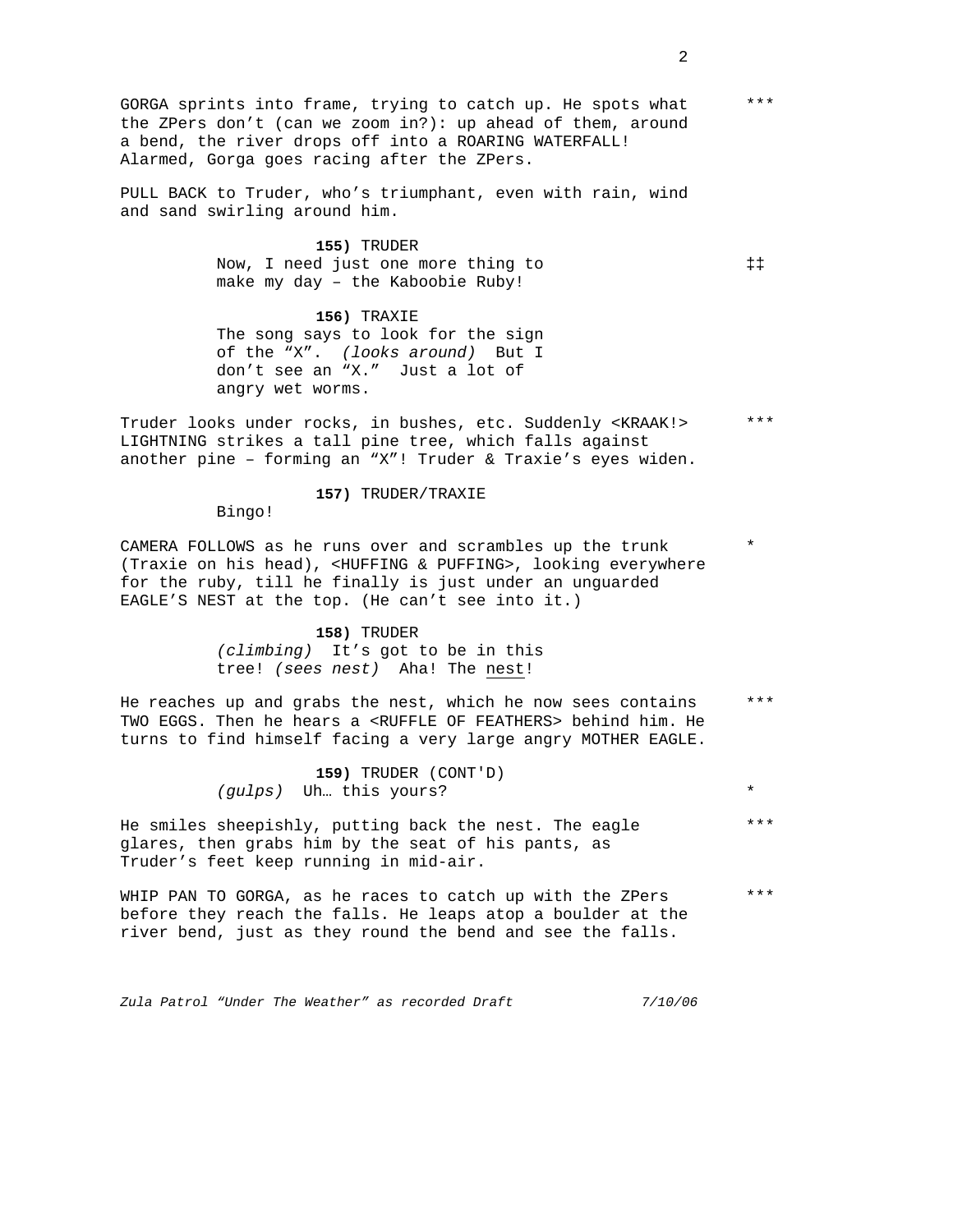**160)** BULA Uh-oh! ! Waterfall comin' up!

Thinking fast, Gorga <VACCUMS> up the ZPers out of the raft, one at a time <FWOOT! FWOOT! FWOOT! FWOOT! FWOOT!>, just before the raft goes plummeting over the waterfall! <SPLASH> (They don't get drawn into Gorga's snout, but get sucked up AGAINST it, all squashed together like a conga line).

> **161)** ZEETER *(straining, squeezed)* Thanks, Gorga. Now… could you… let go?

<THUD!> Gorga releases them all, and they collapse on each other like a dogpile. Gorga LEAPS into Bula's arms like a happy puppy. Wizzy & Wigg fly over to them.

**162)** BULA

Gorga!

**163)** WIZZY Oh, Gorga, we missed you so much!

**164)** WIGG I'm so sorry for what I said. And I'm sorry I hurt your feelings.

Wigg gets a big slobbery <SLURP> of affection from Gorga. Zeeter and Multo join the group hug. Then Bula looks around.

> **165)** BULA We'll have to get all this weather back to where it came from. Gorga?

Gorga salutes. He steps back, girds himself, then, ears twirling, VACUUMS UP all the bad weather at once with a <HUGE INHALE>! Then, as he holds his breath, everyone looks around for a jar to deposit it. Nothing. Zeeter spots a "Keep Your Parks Clean" trash can, grabs the plastic trash bag liner from the can and holds it out to a worried Gorga, who's still holding his breath, his eyes bugging out. He gratefully <EXPELS> the weather into the trash bag, and Zeeter closes the top of the jumping, squirming bag (with an occasional lightning bolt escaping from the top). Gorga keels over <THUD!>, his eyes twirling so we see he's okay.

*Zula Patrol "Under The Weather" as recorded Draft 7/10/06* 

2

\*\*\*

\*\*\*\*

\*\*\*\*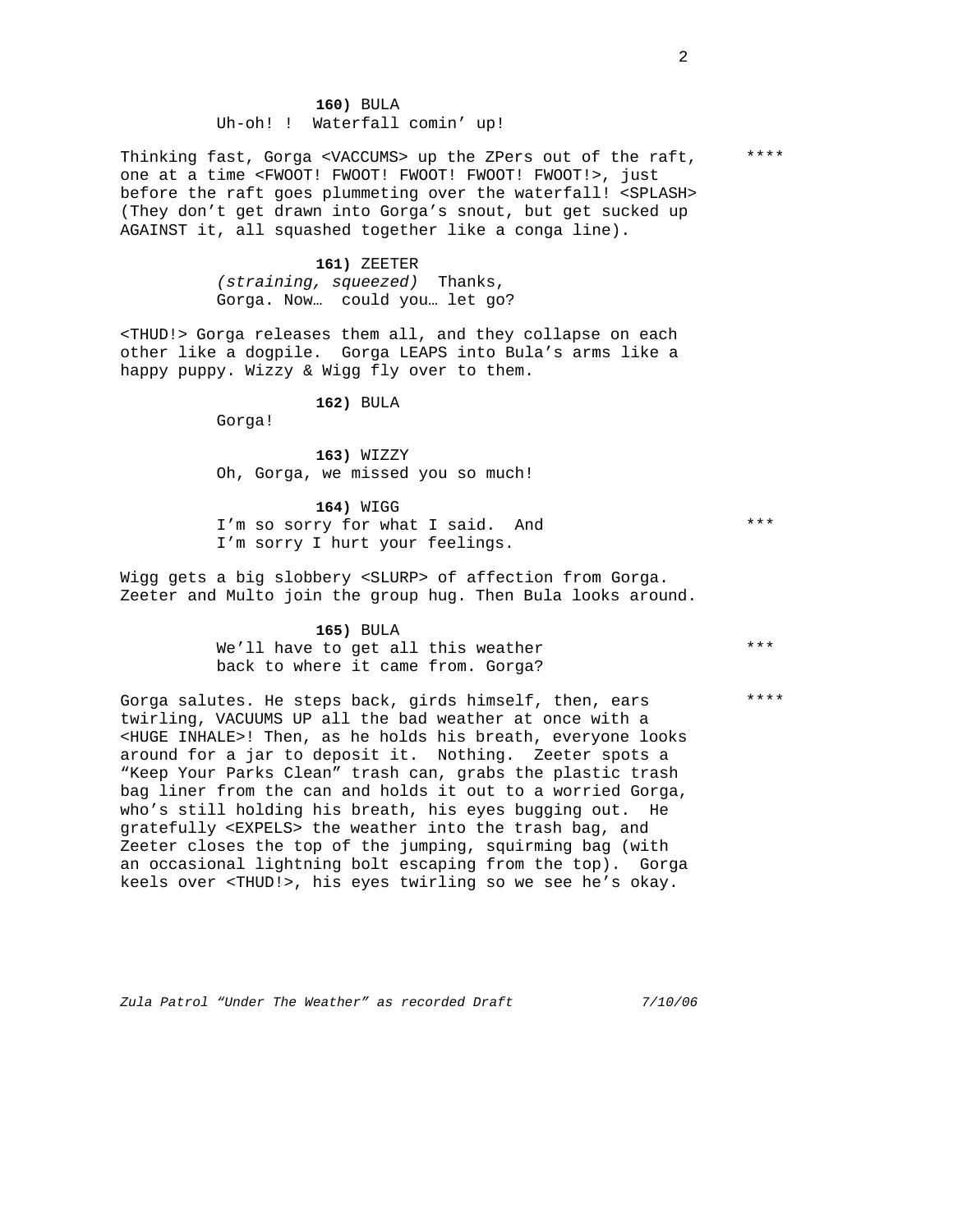**166)** ZEETER Great, we'll sort it out later. Uh, anybody got a twist tie?

Bula hands her one from his pocket, and she seals the bag. The awful weather has left behind a beautiful RAINBOW.

> **167)** MULTO Now that's what I call weather.

Bula starts to head back to the ship.

**168)** BULA Come on, troops. We've still got to fish our ship out of the river – AND deal with Dark Truder.

As she flies after them, Wizzy whips out her weather logbook and starts to write. Wigg watches over her shoulder. As she speaks, we see the various pictures she's drawn, with an intersecting graph (see Deb Manchester for graph details), & possibly highlights of the relevant scenes from the show. \*\*\*

> **169)** WIZZY "Dear Weather Log: I think we've figured out if the weather on other planets is exactly the same as on Earth. *(as she writes)*  "After gathering, analyzing and interpreting all the facts, our conclusion is... **170)** WIZZY & WIGG ‡‡ ‡‡

...NO WAY! **171)** ZEETER (OS) Hey, look! \*\*\* ‡‡

Everyone cranes their necks up to the sky to see Truder (Traxie on his head) carried off by the angry mother eagle.

#### **172)** TRUDER

Let go of me, you overgrown chicken! Put me down this instant! \*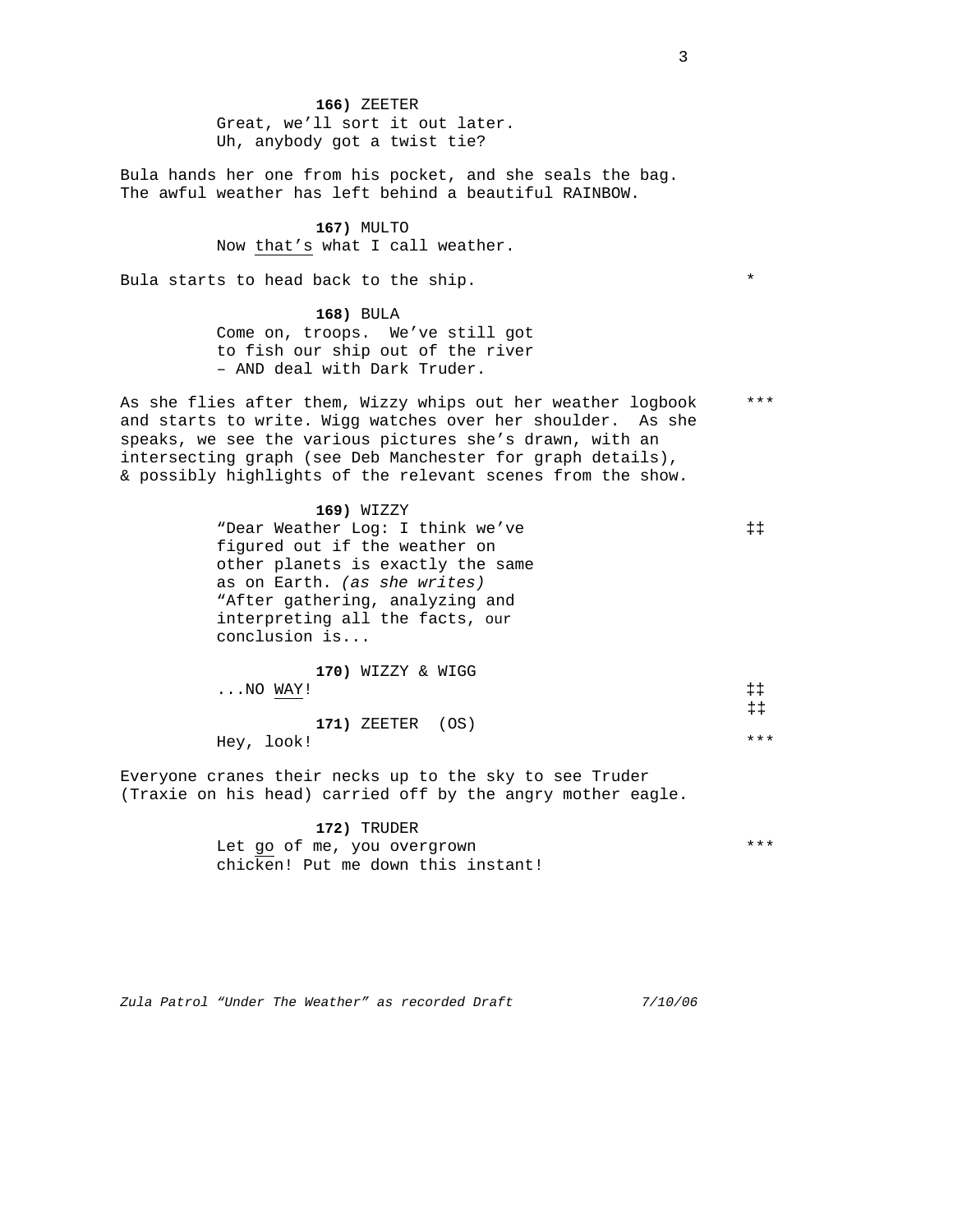| 173) TRAXIE                      |     |
|----------------------------------|-----|
| I told you this idea was for the | *** |
| birds. There's no such thing as  |     |
| the Kaboobie Ruby!               | *** |

But as they are carried away, we PAN DOWN and PUSH IN CLOSE to the "X"-shaped trees. There, in a hollow in the base of the tree, sits the gleaming KABOOBIE RUBY. \*\*\*

#### **23. ENDING MONTAGE**

As The Zula Patrol ship is seen returning all the weather elements to their proper planets in a quick montage:

> **174)** ANNOUNCER And so, once again, our heroes have made a Kaboobie out of Dark Truder. And the weather has never been better – thanks to… *The Zula Patrol!*

> > FADE OUT

# **THE END**

\*